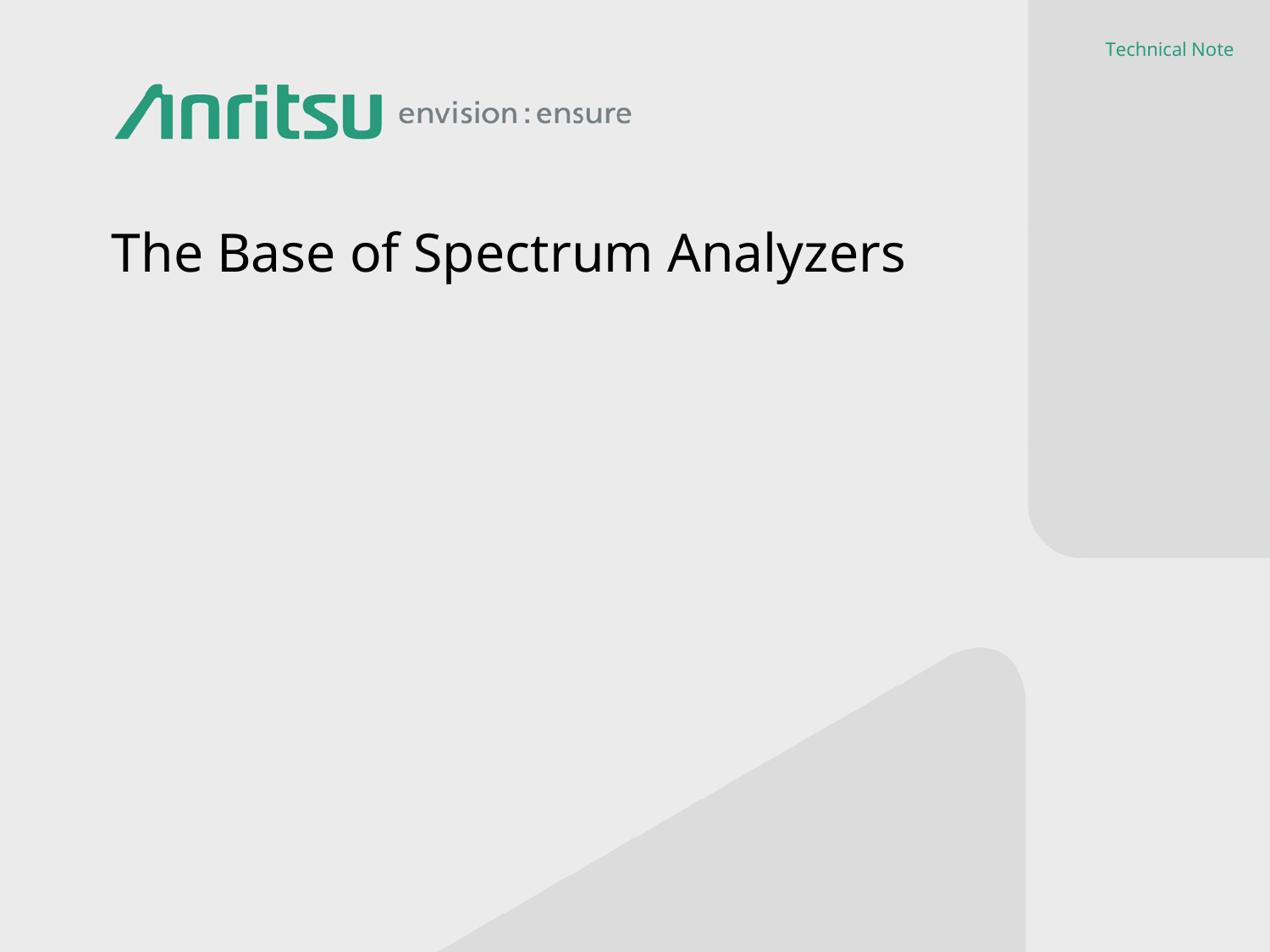## **Contents**

- 1. What is a Spectrum Analyzer?
- 2. Measurement Categories
- 3. Principals of a Spectrum Analyzer
- 4. Characteristics
	- 4.1 Suitable Input Level
	- 4.2 Maximum Input Level
	- 4.3 Measurement Frequency Range
	- 4.4 Sideband Noise
	- 4.5 Resolution bandwidth for frequency (RBW)
	- 4.6 RBW and Sweep Time
	- 4.7 Detection method
	- 4.8 Video filter (VBW)
- 4.9 Dynamic Range (Average Noise Level, Residual response, Distortion)
- 5. Application Areas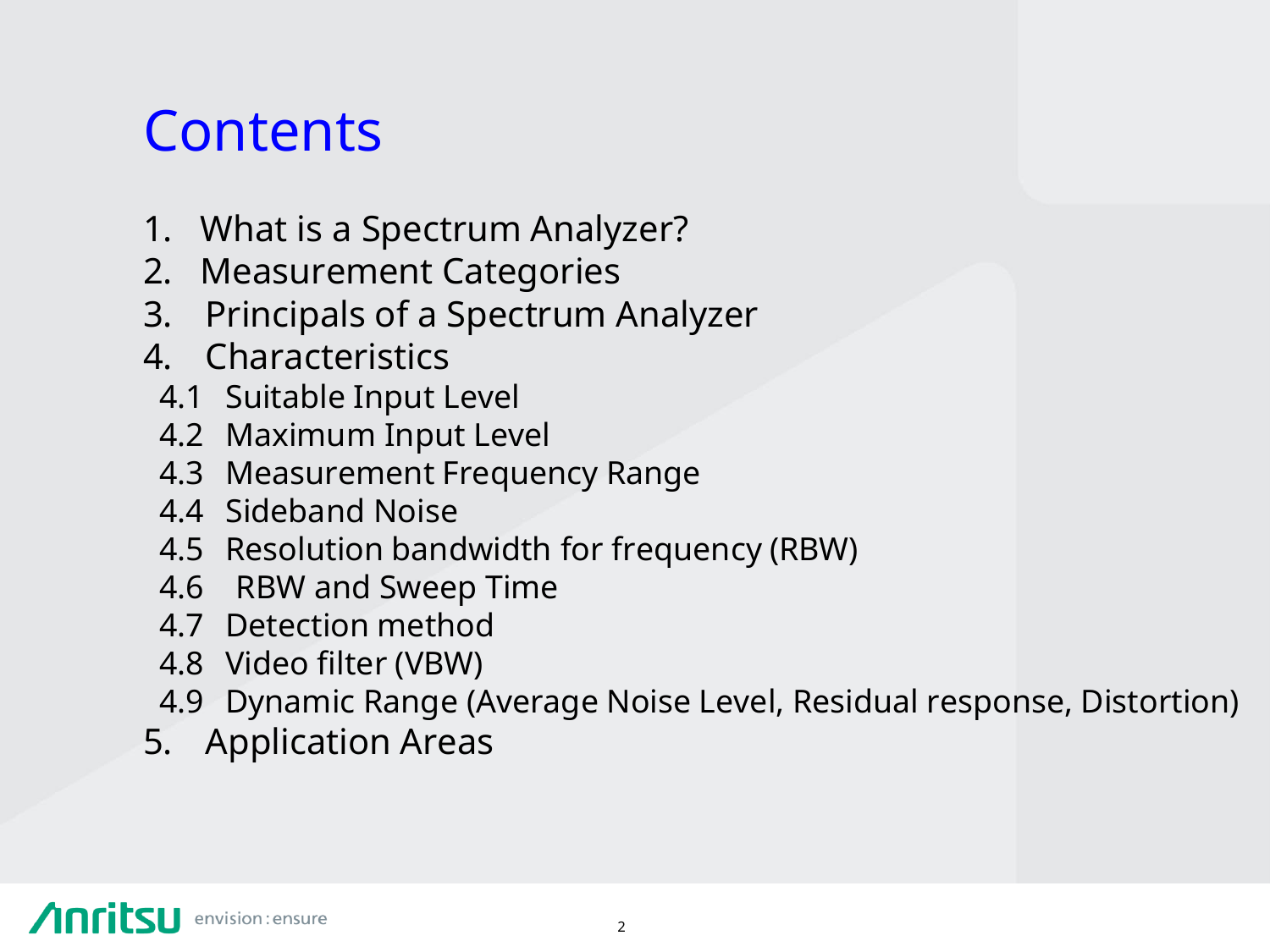# 1. What is a Spectrum Analyzer?

A measuring instrument that displays an electrical signal according to its frequency.

Each frequency component contained in the input signal is displayed as a signal level corresponding to that frequency.

#### Anritsu Spectrum Analyzer Lineup

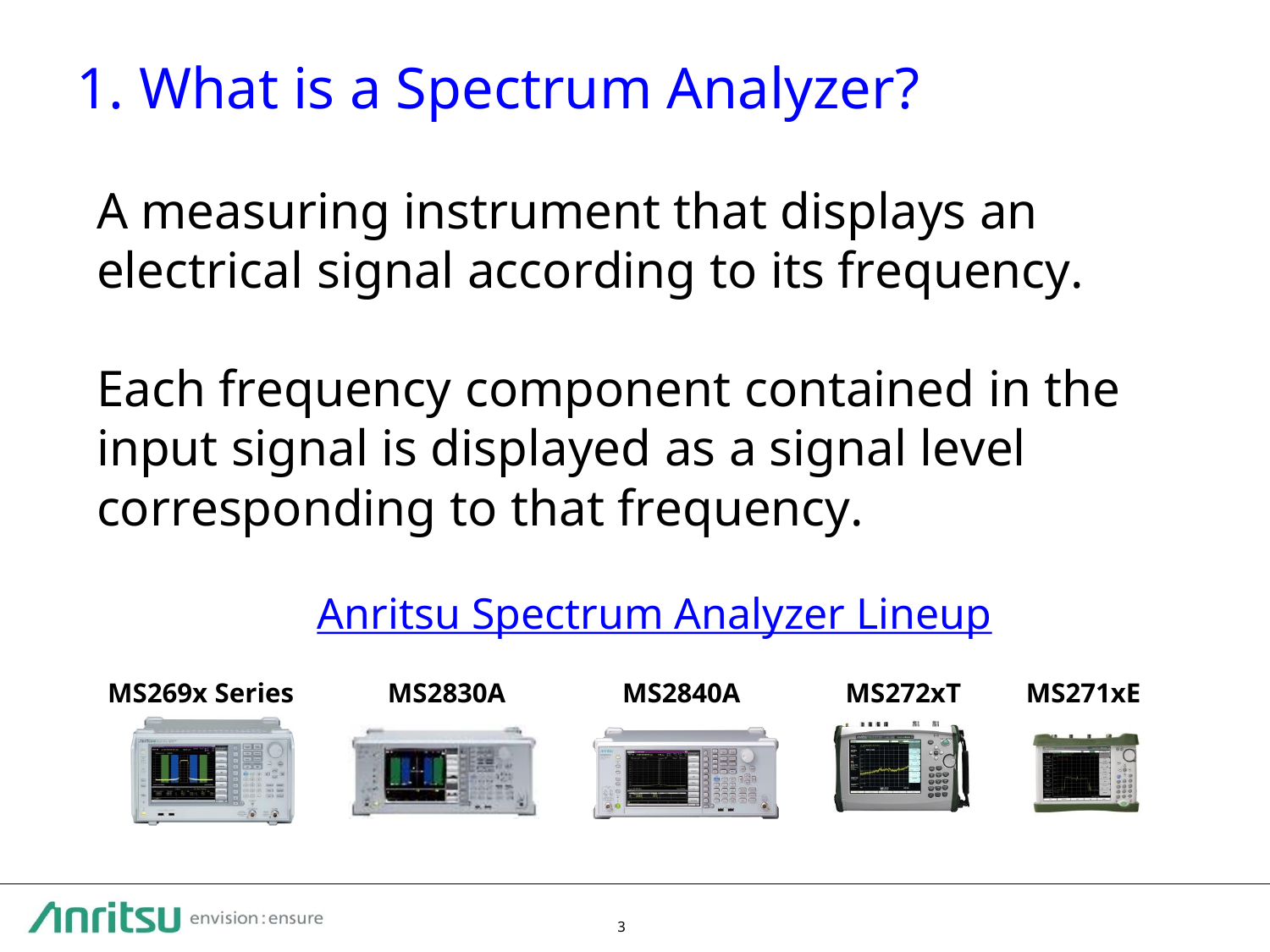## 2. Measurement Categories

#### **Signal Measurement Instrument**

- Power (Level) Power meter
- 
- 
- Transmission/Refection Network analyzer characteristics

• Frequency **Frequency counter** 

• Spectrum Spectrum analyzer

- Time characteristics **Canadia** Oscilloscope
- Modulation characteristics Modulation analyzer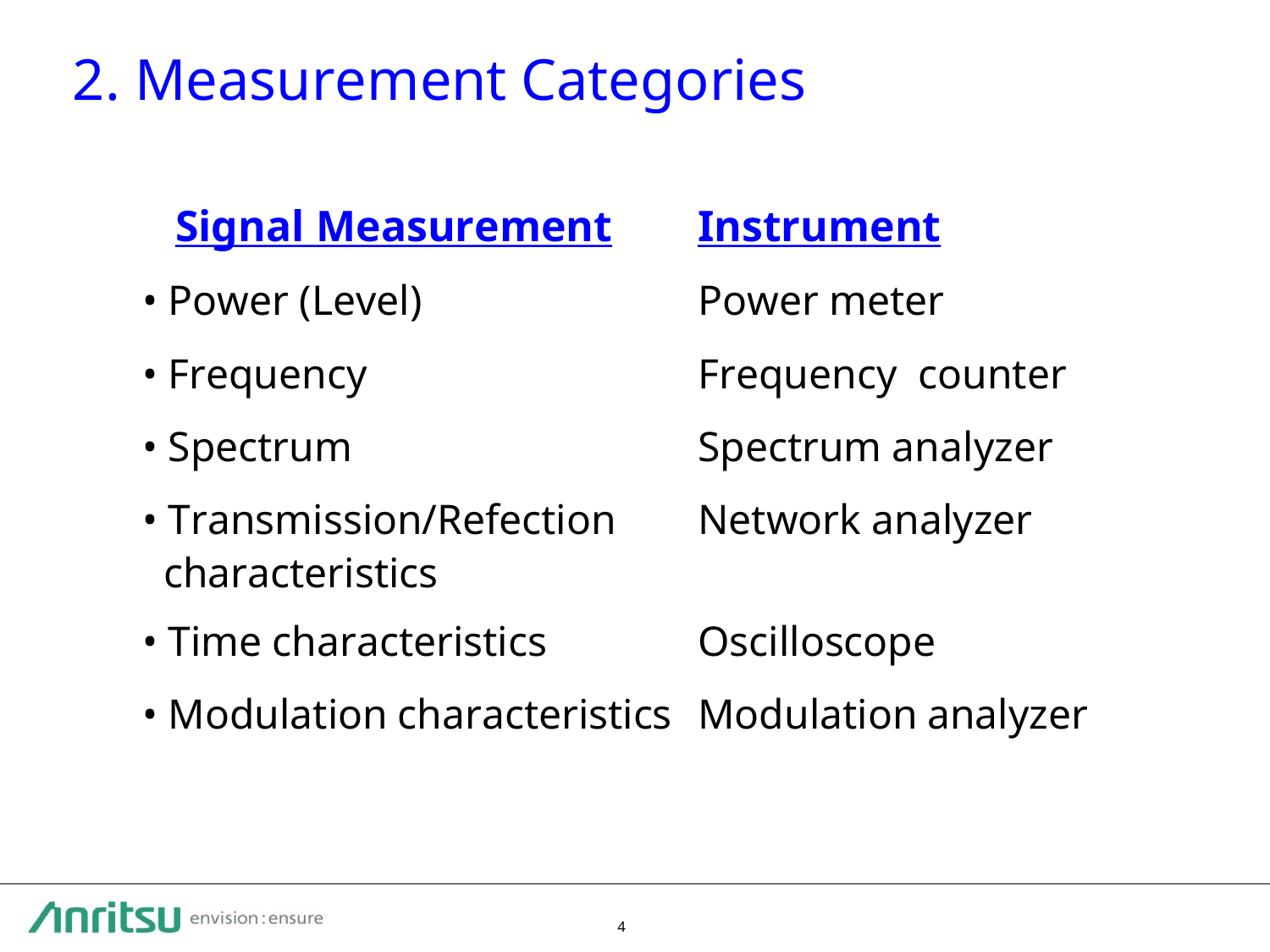## Describing Electrical Signals

#### **Oscilloscope waveforms**

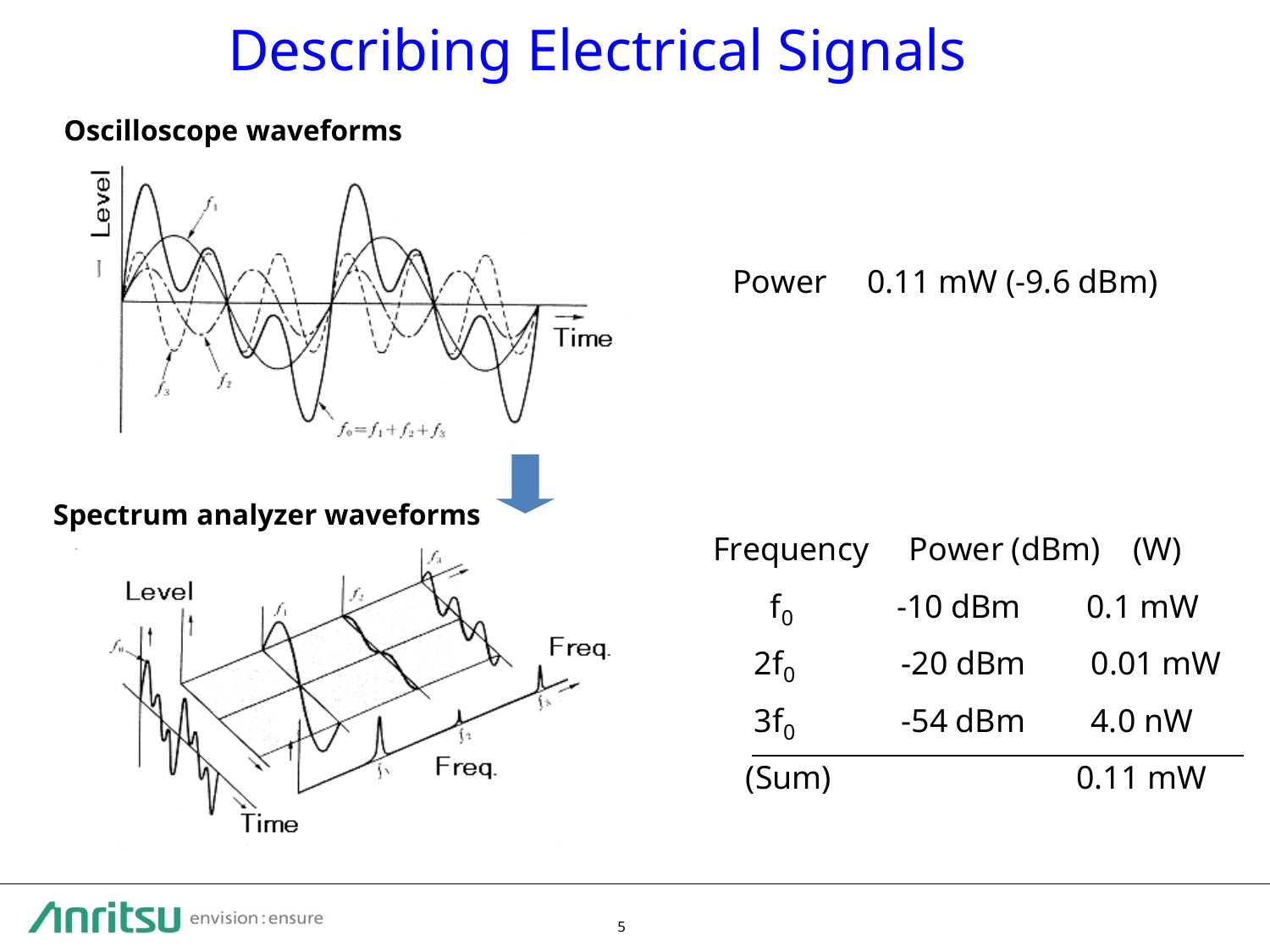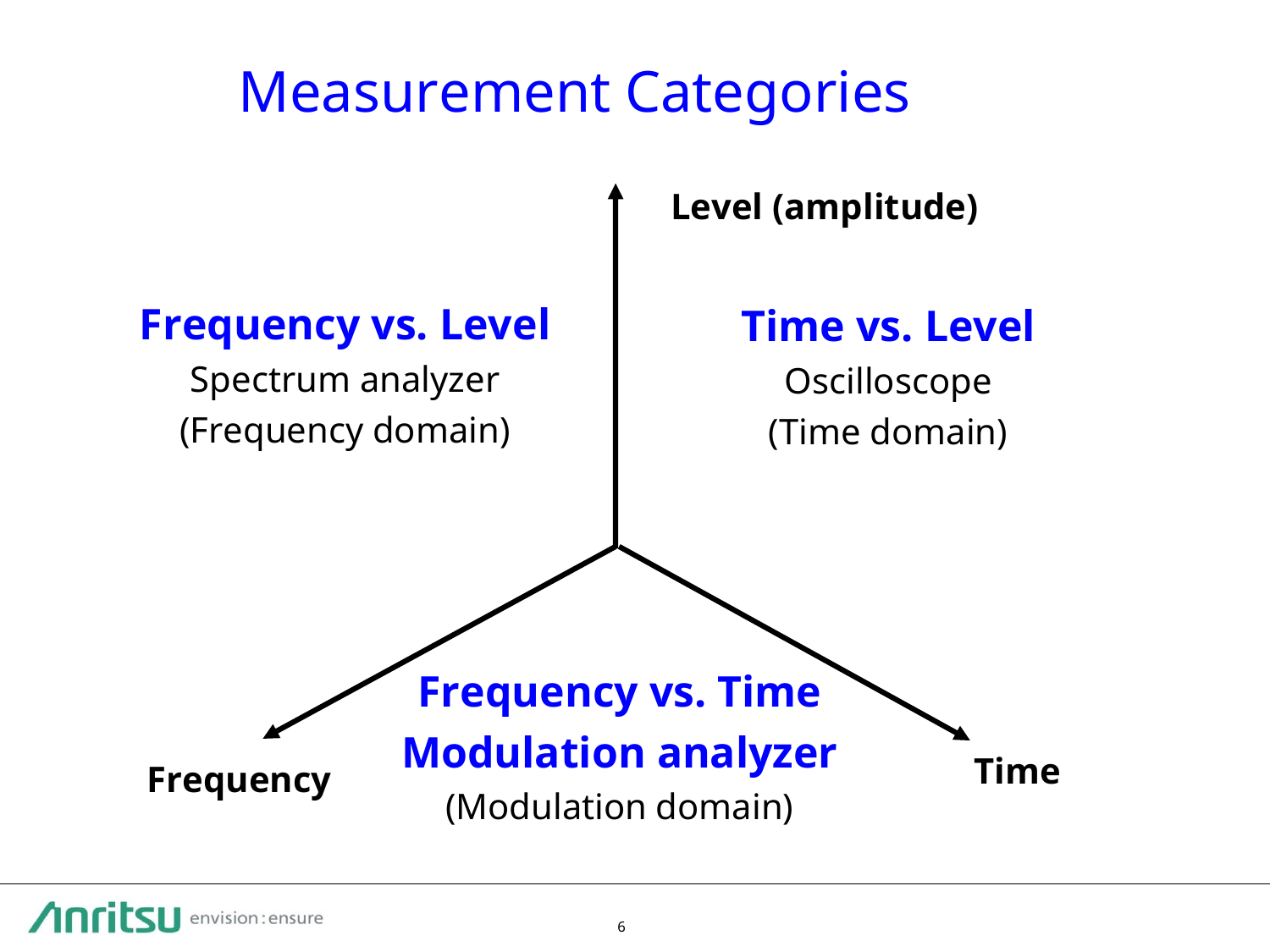# Analysis of Electrical Signals

#### **Time Domain**

- Changes in time can be seen.
- If a signal has many frequency elements, the analysis is difficult.

### **Frequency Domain**

- Each element of a complex signal can be separated easily.
- Low-level distortion signals can be detected.
- Spurious elements can be measured.

## **Modulation Domain**

- Changes in frequency can be seen.
- The modulation accuracy can be analyzed.
- Changes in amplitude cannot be seen.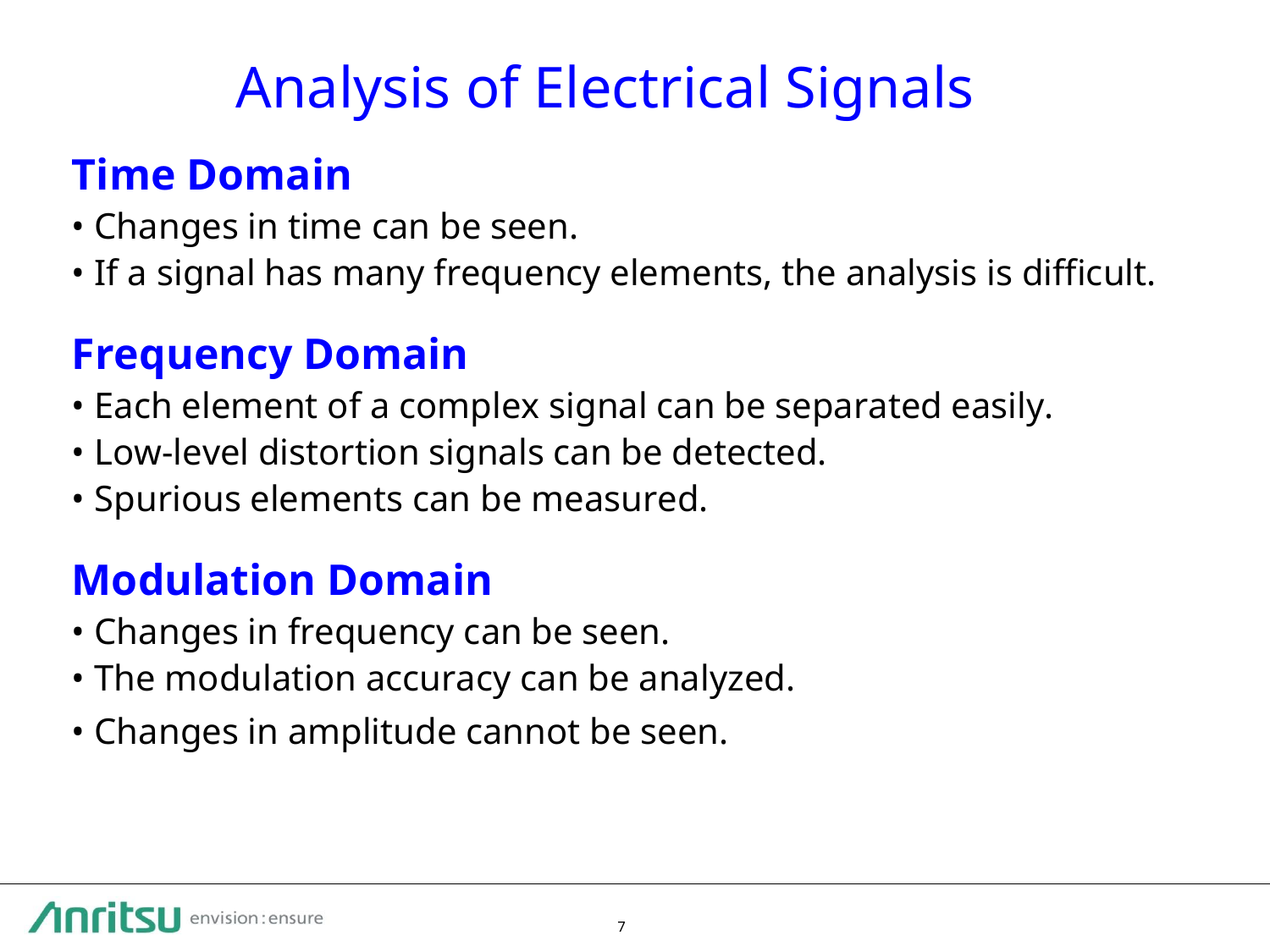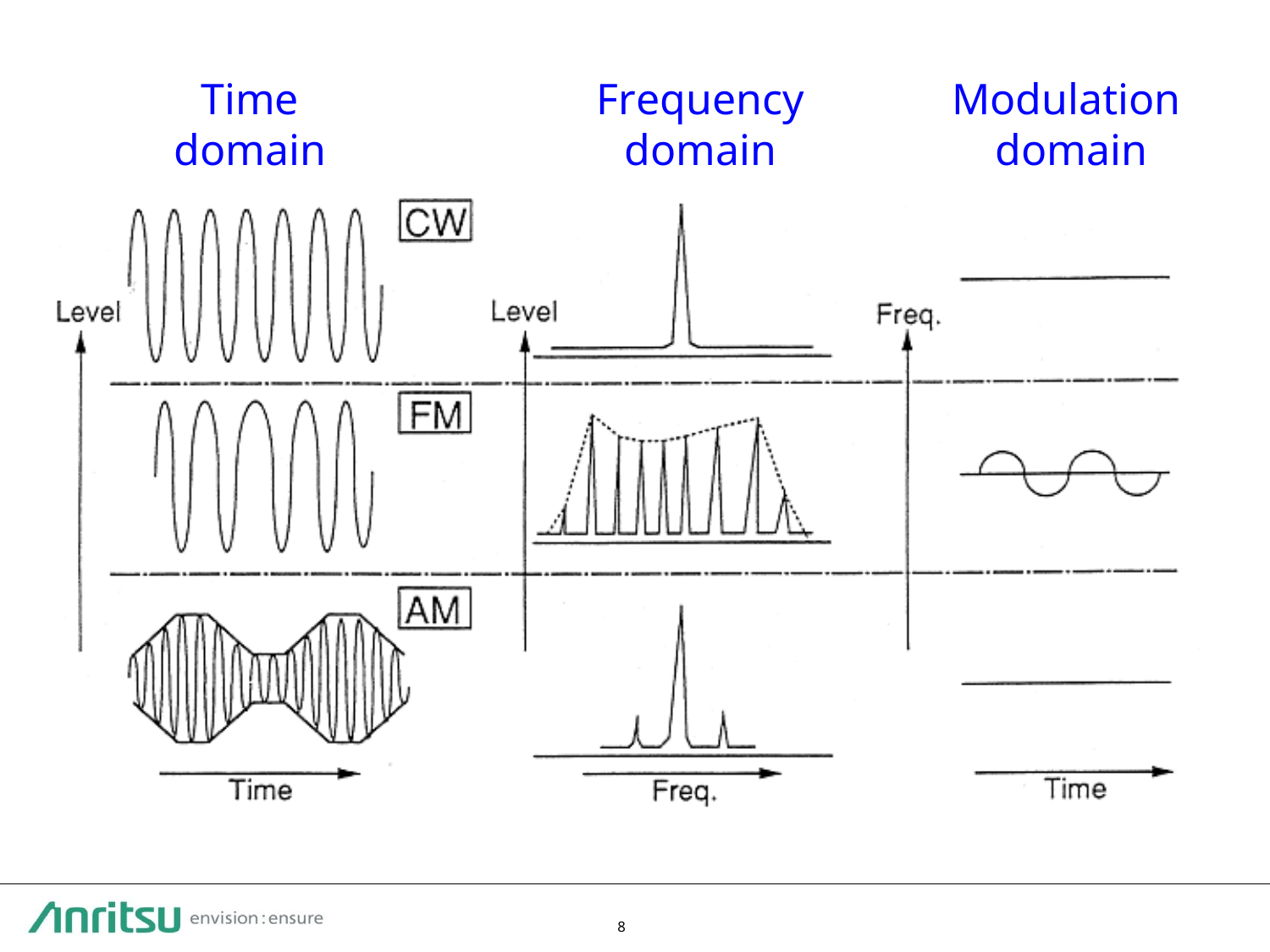# 3. Principals of a Spectrum Analyzer



Block Diagram of the Super-Heterodyne Method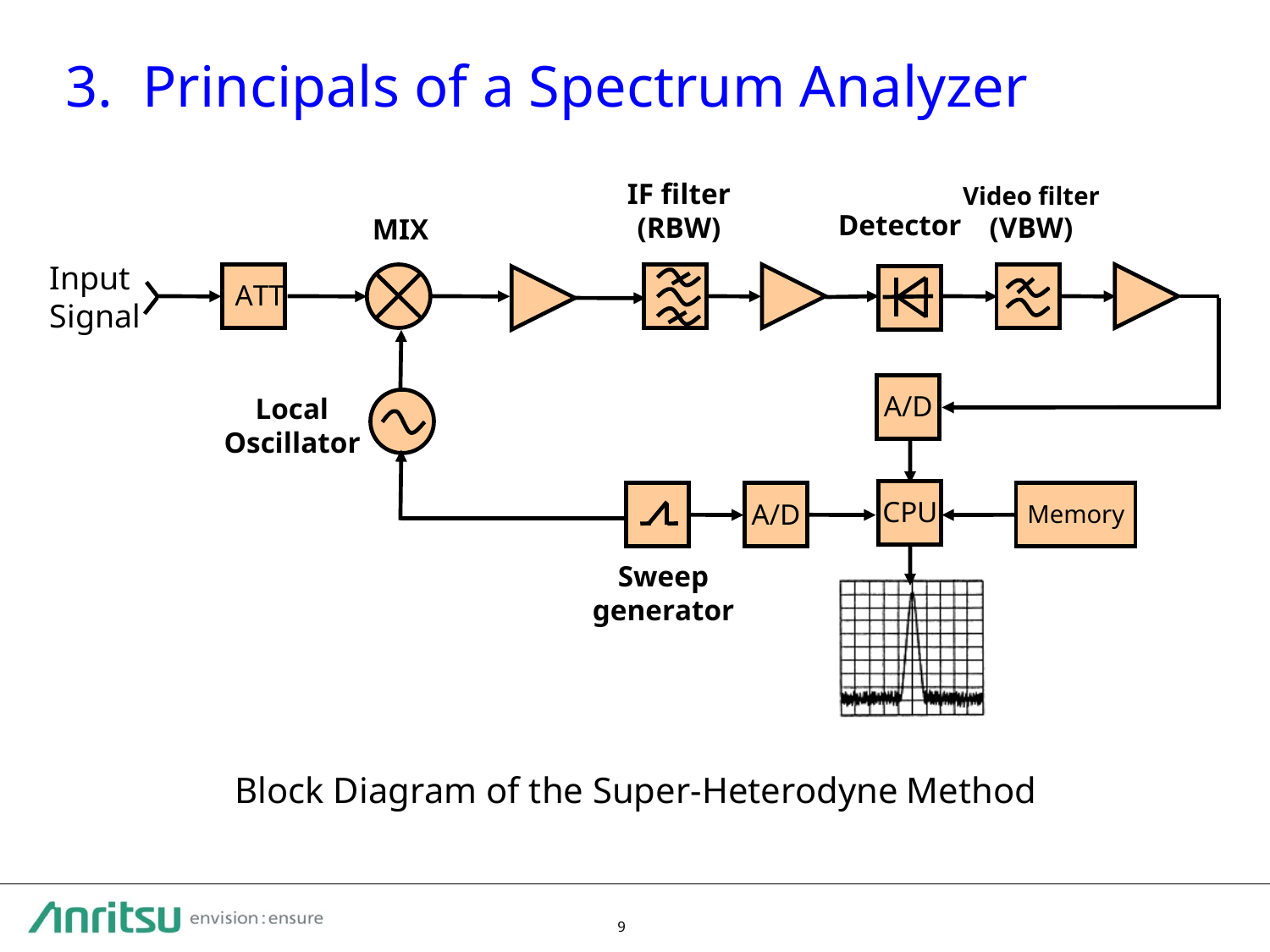# 4. Characteristics

- 4.1 Suitable Input Level
- 4.2 Maximum Input Level
- 4.3 Measurement Frequency Range
- 4.4 Sideband Noise
- 4.5 Resolution bandwidth for frequency (RBW)
- 4.6 RBW and Sweep Time
- 4.7 Detection methods
- 4.8 Video filter (VBW)
- 4.9 Dynamic Range (Average Noise Level, Residual response, Distortion)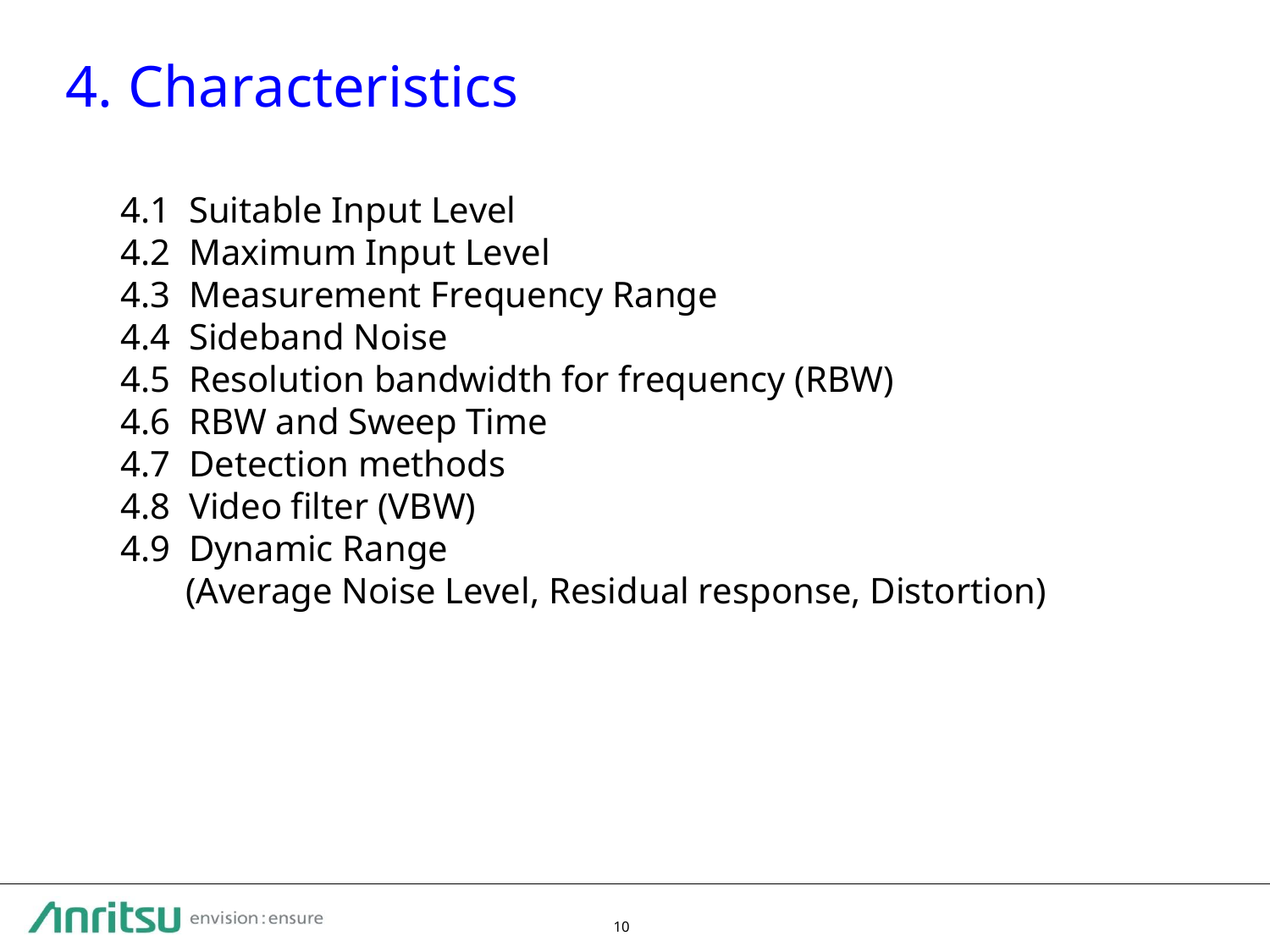# 4.1 Suitable Input Level

When the signal and local oscillator are added at the mixer input, the suitable input level is the distortion level specification that doesn't influence the measurement. The level relationship between the input signal and the distortion is specified at the mixer input level, not at the input connector.

Therefore, the RF attenuator attenuates the input signal to a suitable mixer input level.



e.g The specification of MS269xA.

2nd harmonic distortion  $\leq$  -90 dBc at MIX input level -10 dBm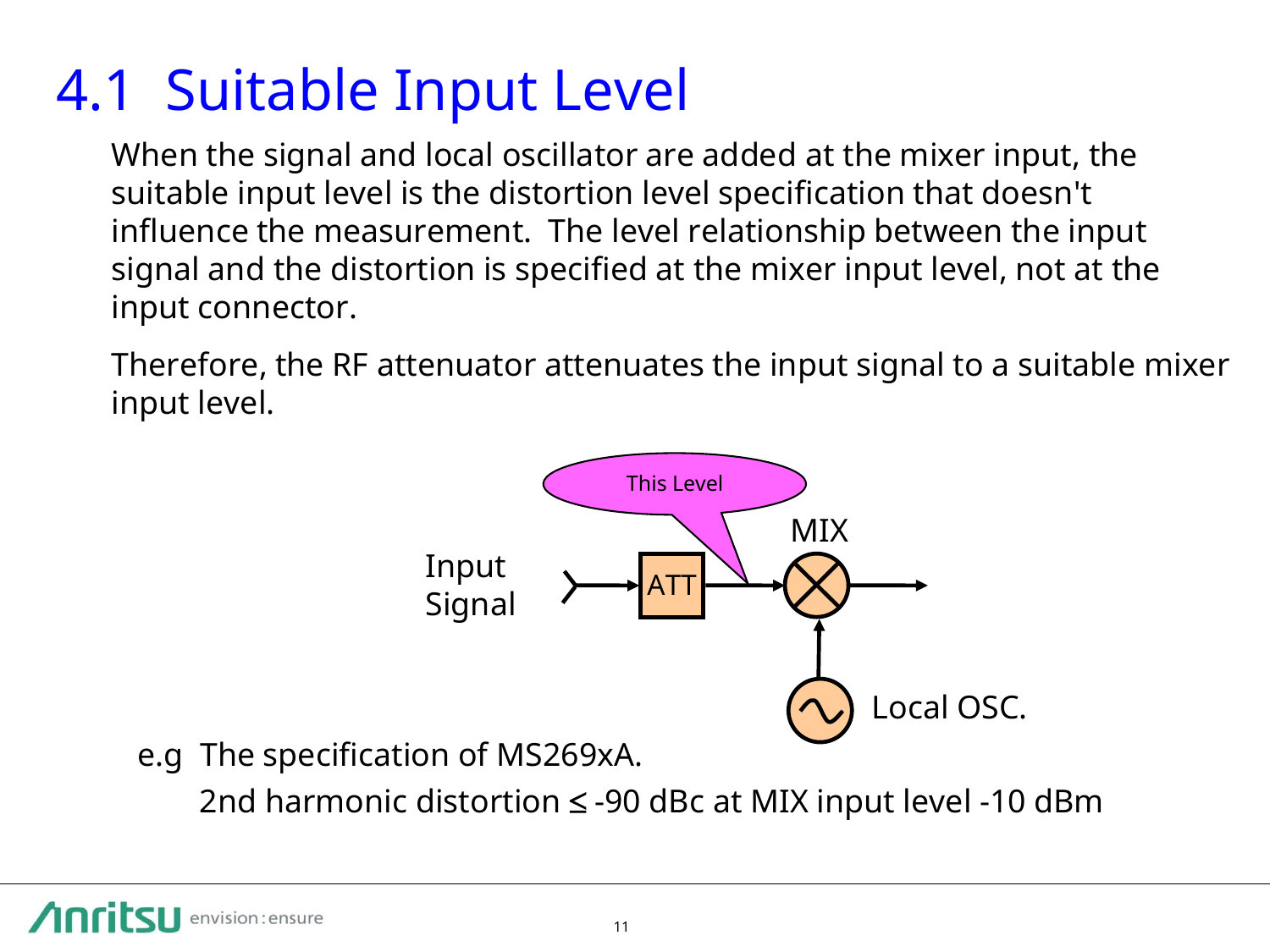## 4.2 Maximum Input Level

The maximum input level prevents damage to the input circuit. It is based on the input levels to the Attenuator and Mixer.



#### Maximum input level:  $+30$  dBm (Input ATT  $\geq$ 10 dB) e.g The specification of MS269xA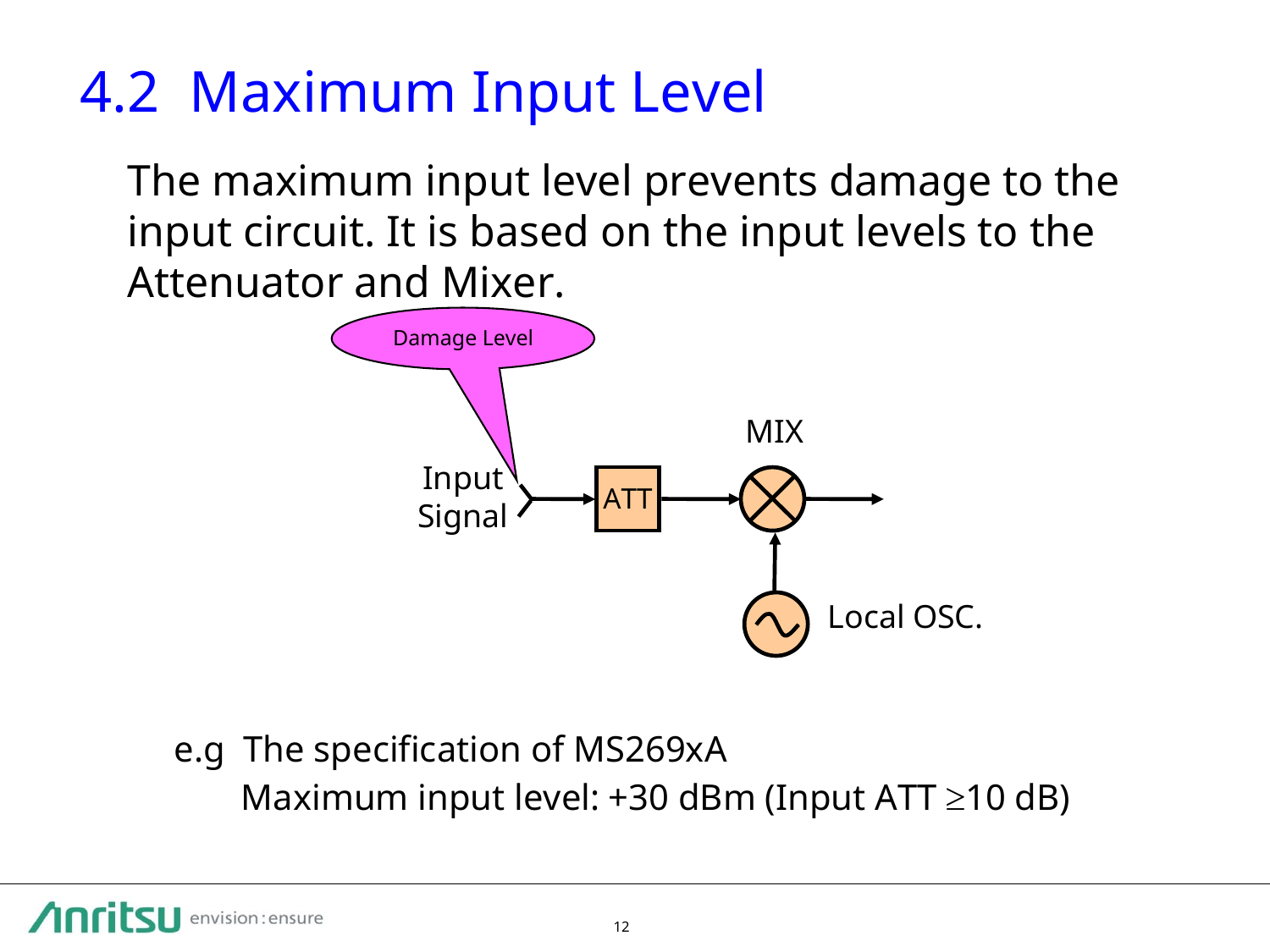# 4.3 Measurement Frequency Range

The measurement frequency range is determined by the center frequency of the IF filter and the local oscillator frequency range.

Input Signal Freq. = Local Signal Freq. – IF Freq.

The input signal and the local signal are mixed by the mixer. The mixer output is filtered by the IF filter with center frequency  $f_c$  and displayed on the screen.

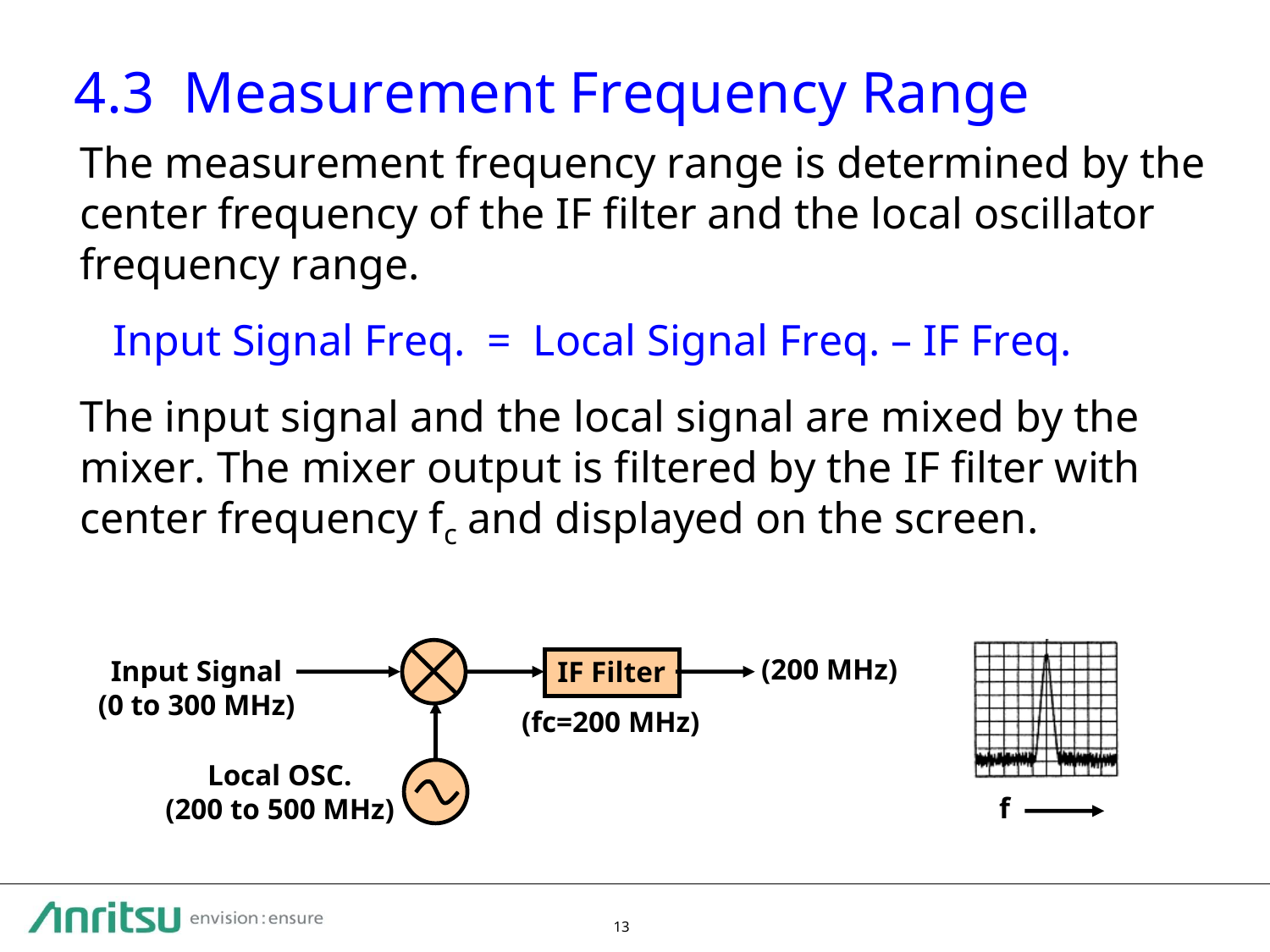# 4.4 Sideband Noise

It appears in the base of the spectrum because of noise in the internal local signal source. Sideband noise shows the signal purity, and the performance of nearby signal analysis is determined by this characteristic. It is specified by how many dB down from the center at an offset of 10 kHz (or 100 kHz) when the resolution bandwidth (RBW) is narrow enough, and a high purity signal is input.



For the local signal source, the dotted line spectrum is the ideal. However, it actually has sideband noise like the solid line. Masking occurs by the sideband noise when there is a nearby A or B signal and it is not possible to detect it.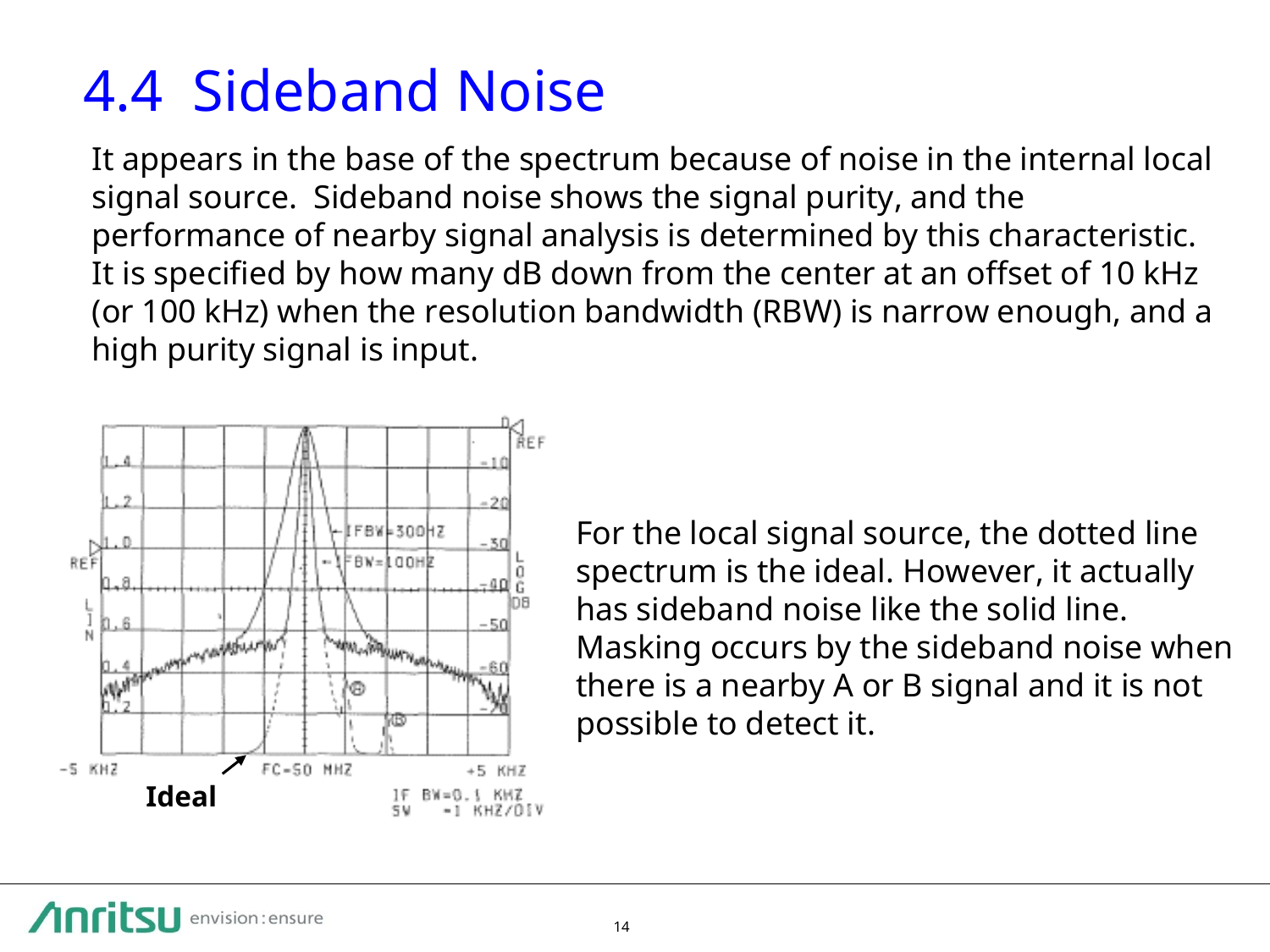## 4.4 Sideband Noise

#### e.g The specification of MS2830A (With Opt.066)

#### -118 dBc/Hz at offset 10 kHz

#### -133 dBc/Hz at offset 100 kHz



#### **Sideband Noise: –92 dBc/300 Hz -117 dBc/Hz**



#### **Sideband Noise: –89 dBc/10 kHz -129 dBc/Hz**

#### $F_0$ =1 GHz, Offset 10 kHz, RBW 300 Hz, VBW 10 Hz F<sub>0</sub>=1 GHz, Offset 100 kHz, RBW 10 kHz, VBW 10 Hz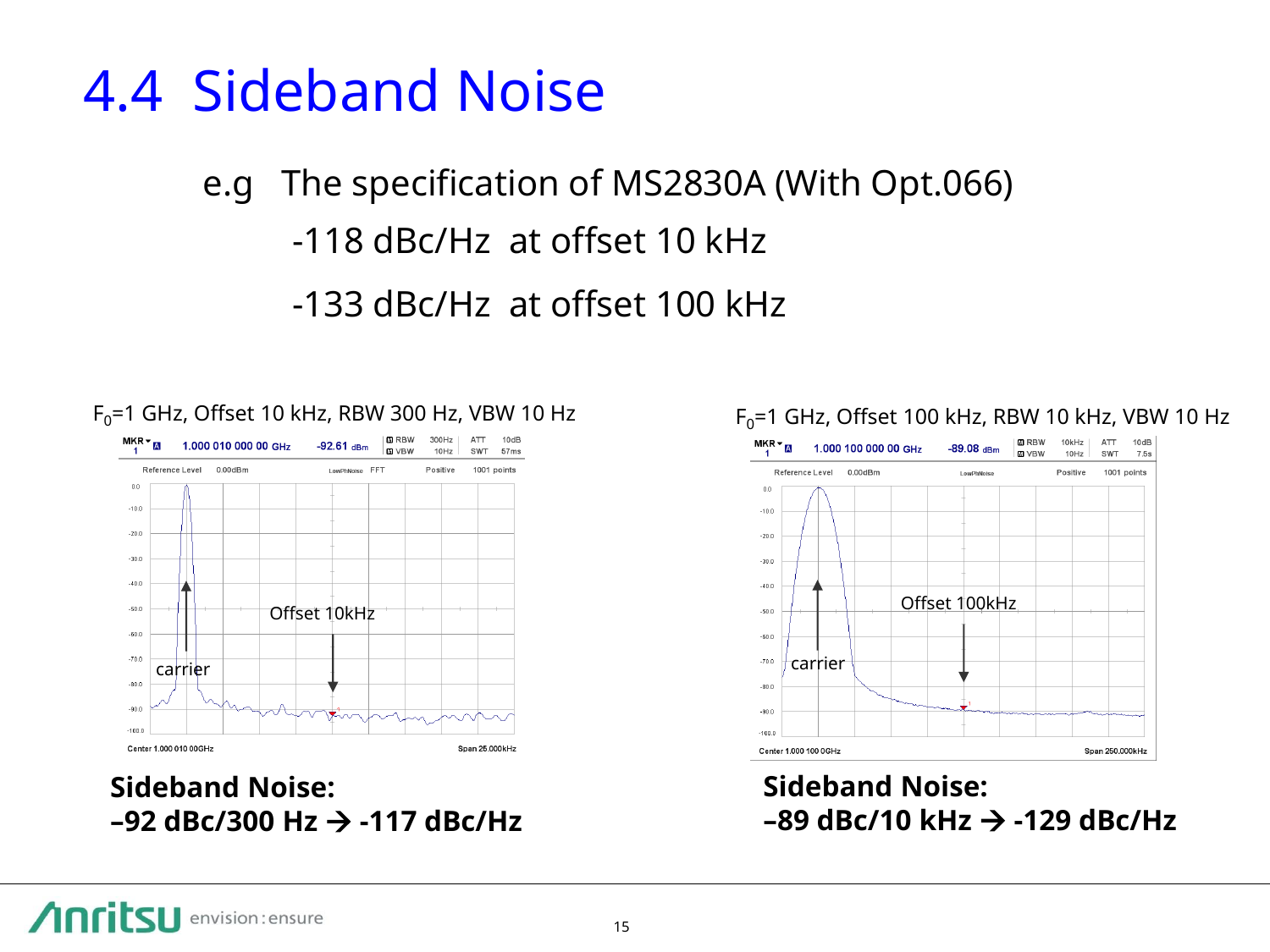## 4.5 Resolution bandwidth for frequency (RBW)

Two input signals can be seen as two spectrum waveforms only if they exceed the 3 dB bandwidth of the IF filter.

The 3 dB bandwidth of this IF filter is called the resolution bandwidth RBW.

e.g The specification of MS2830A RBW: 1 Hz to 3 MHz, 5 MHz, 10 MHz



f1=199,990 MHz, f2=200,010 MHz at RBW 10 KHz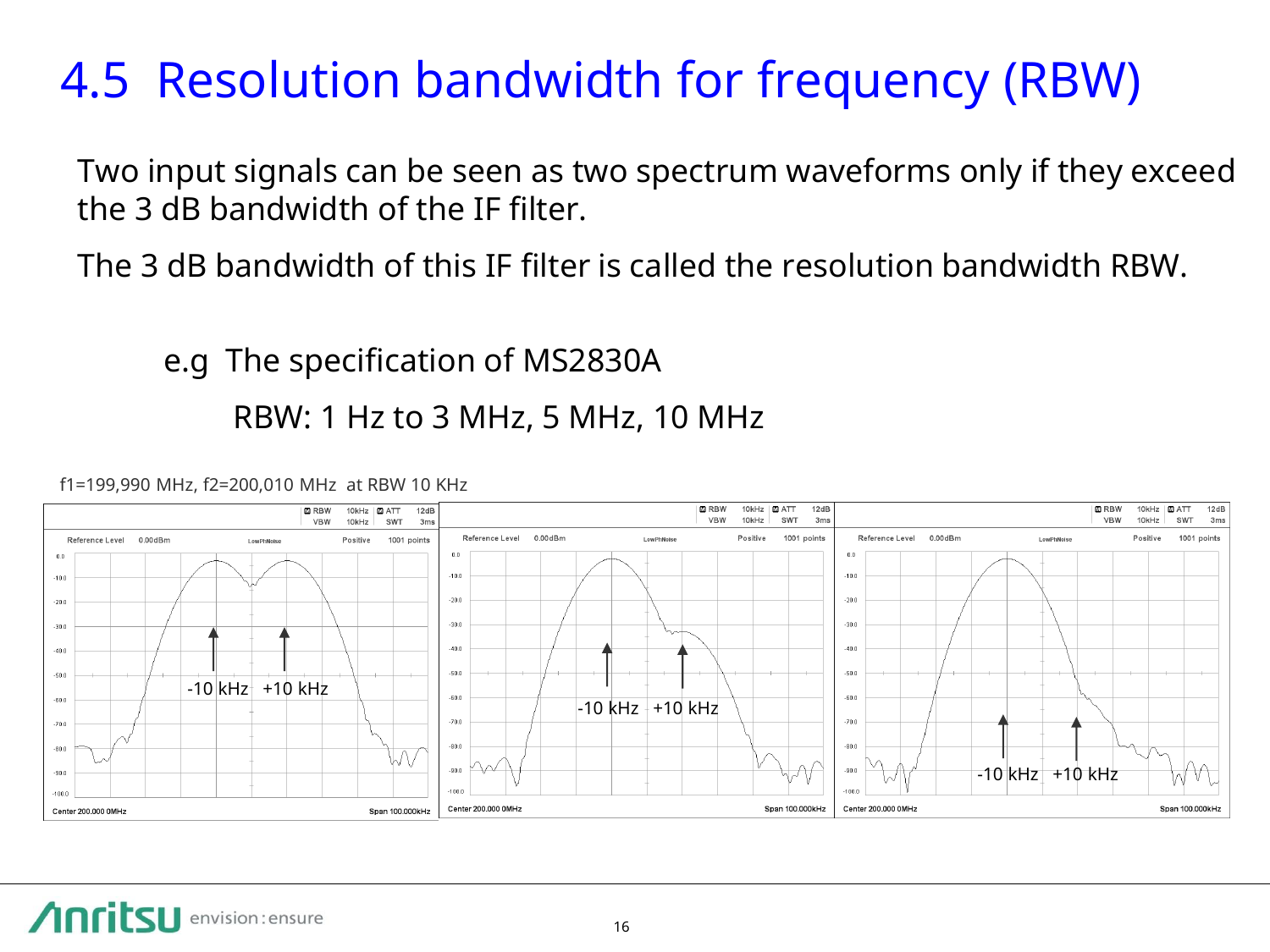# 4.5 Resolution bandwidth for frequency (RBW)



e.g The specification of MS2830A: Selectivity < 4.5 : 1

When a narrow RBW is selected, the 3 dB bandwidth and 60 dB bandwidth become small, the frequency resolution is greater, the average noise level falls, and you can see low-level signals.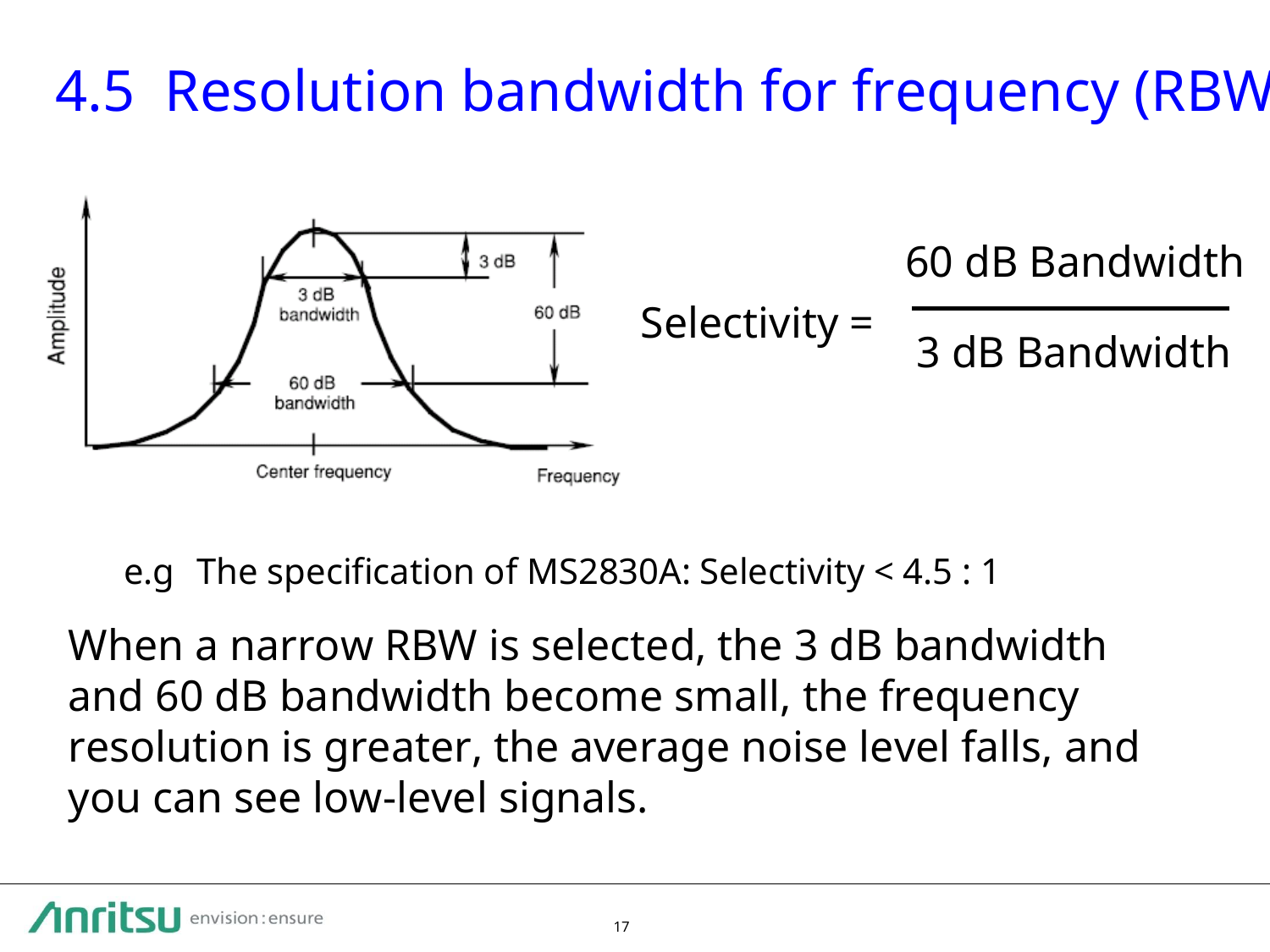# 4.6 RBW and Sweep Time



A signal displayed with the proper sweep time is shown in the 1st wave.

The amplitude in the display decreases in the 2nd and 3rd waves when the sweep is made too early, and the frequency shifts.

When the sweep speed is not proper, UNCAL is displayed in the screen.

| Proper                                                   |     |
|----------------------------------------------------------|-----|
| Sweep time = K × $\frac{Frequency span}{RBW \times VBW}$ | K=3 |
| Sweep time = K × $\frac{Frequency span}{RBW \times RBW}$ | K=3 |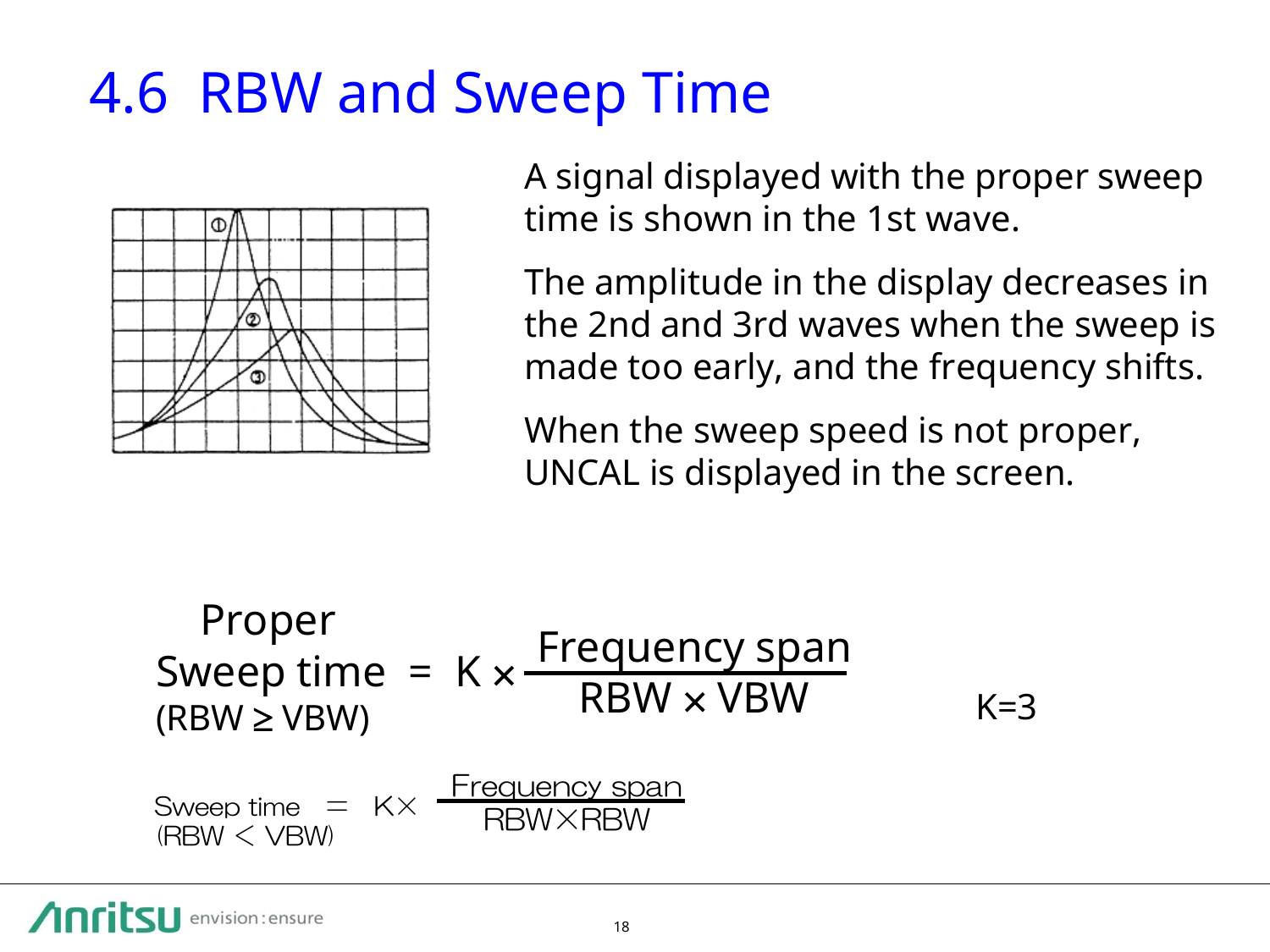# 4.7 Detection methods

**Normal:** Displays both the maximum level and the minimum level present between the current sample point and the next sample point.

**Pos Peak:** Displays the maximum level present between the current sample point and the next sample point. Pos Peak is used to measure the peak value of signals near the noise level.

**Sample:** Displays the instantaneous signal level at each sample point. Sample is used for noise level measurement and time domain measurement.

**Neg Peak:** Displays the minimum level present between the current sample point and the next sample point.

**RMS:** Displays the root-mean-square (effective) value of the signal input between the current sample point and the next sample point.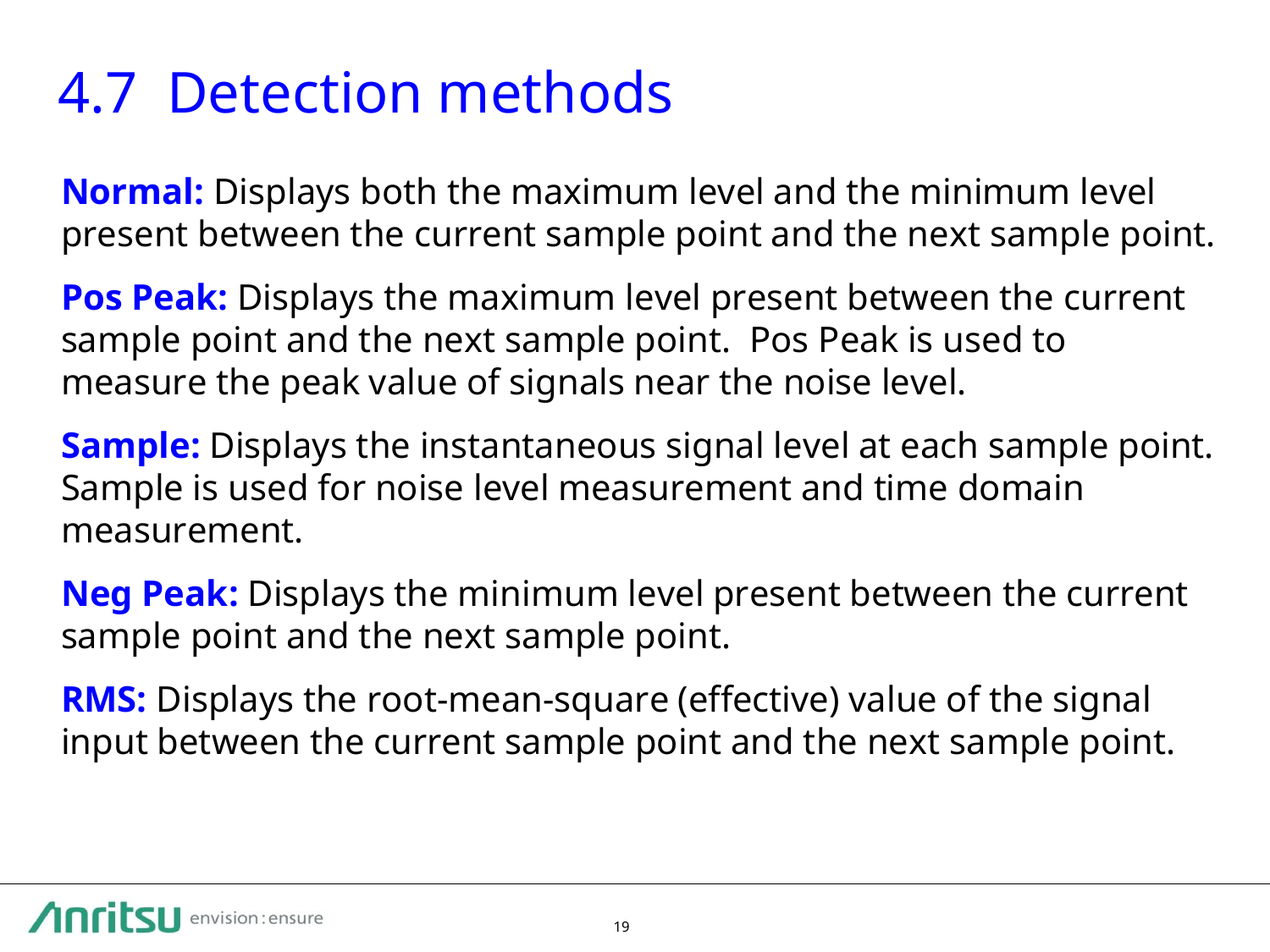# 4.7 Detection methods



**Pos Peak is used for Normal signal measurement, Occupied bandwidth measurement, and Adjacent channel leakage power ratio measurement as a Digital method.**

**Sample is used for Random noise measurement, Occupied bandwidth measurement, and Adjacent channel leakage power ratio measurement as an Analog method.**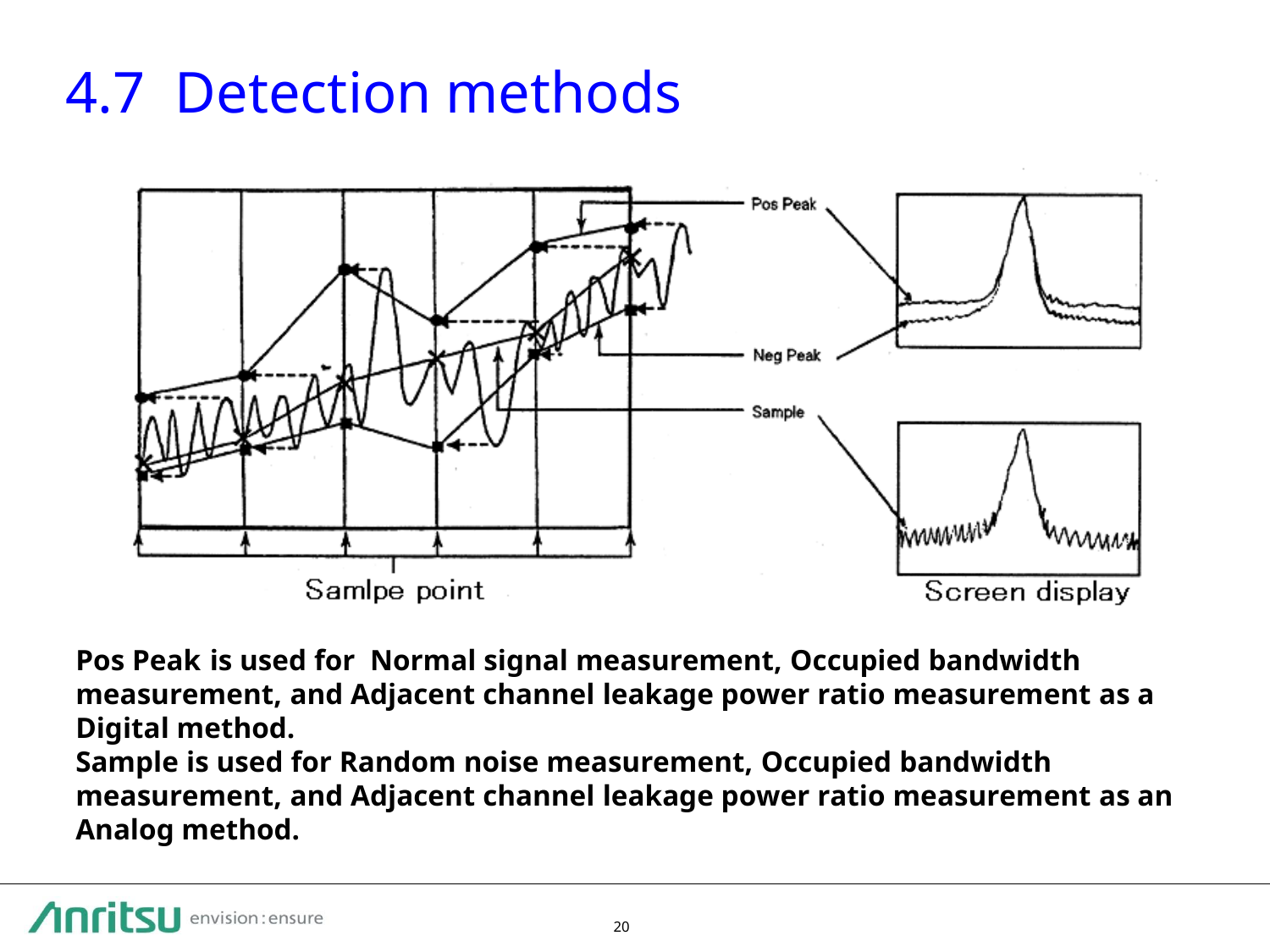# 4.7 Detection methods



**When an early frequency change is seen, such as in pulsed noise, the Sample mode is used.**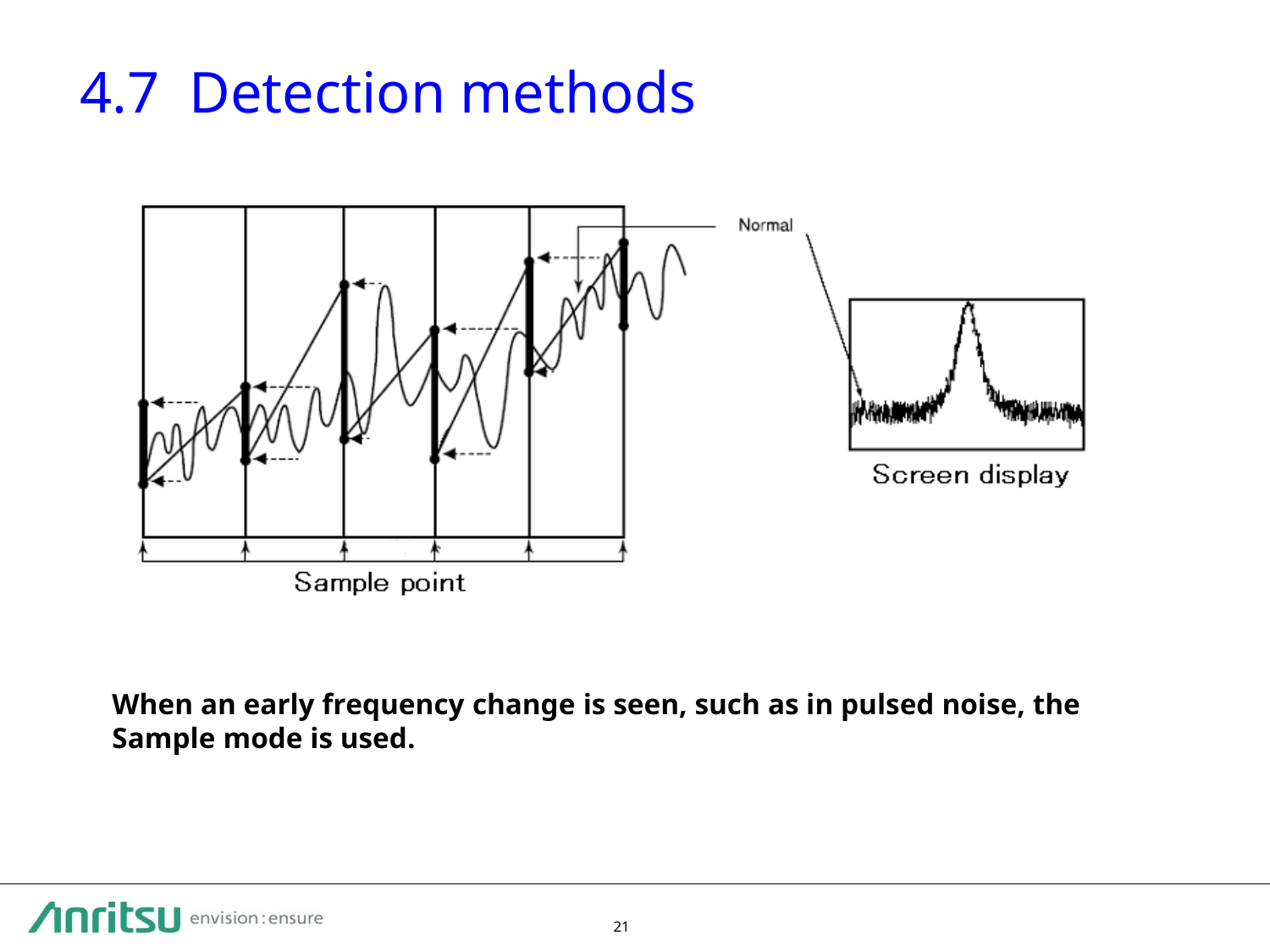# 4.8 Video Filter (VBW)

When a small signal included in noise is measured, this effect is demonstrated.

e.g The specification of MS2830A: 1 Hz to 10 MHz and Off



**A noisy signal can be removed by lowering the VBW. However, the signal disappears if VBW is lowered too much when measuring a pulsed signal.**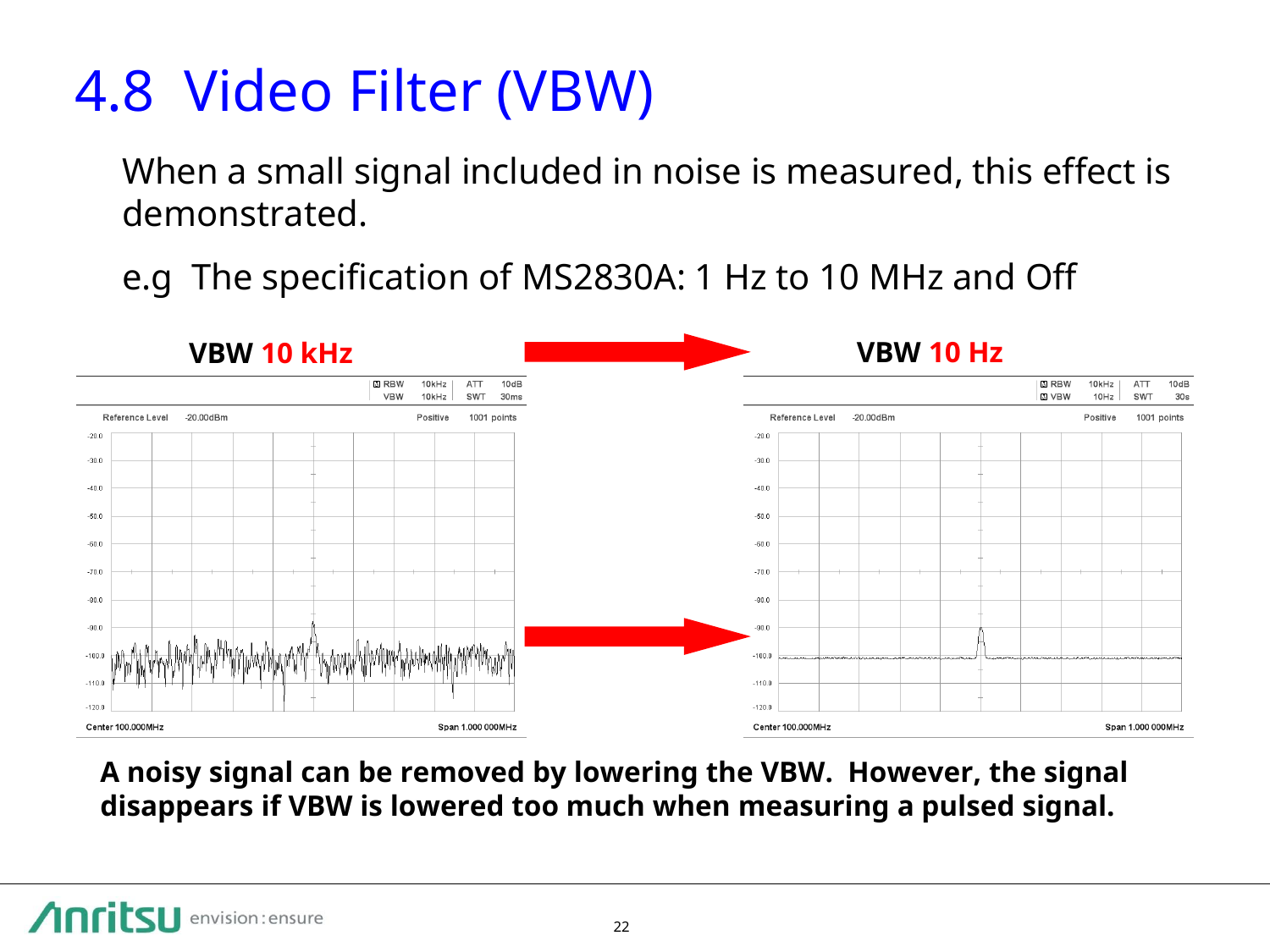# 4.9 Dynamic Range

- It is the range that can be measured without making it suffer in the noise level, residual responses, and distortion.
- However, there is no definition common to all manufacturers, and the value is different depending on what it is based on.
- (1) Average Noise Level
- (2) Residual response
- (3) Distortion: 2nd harmonic Distortion Two-tone 3rd order Distortion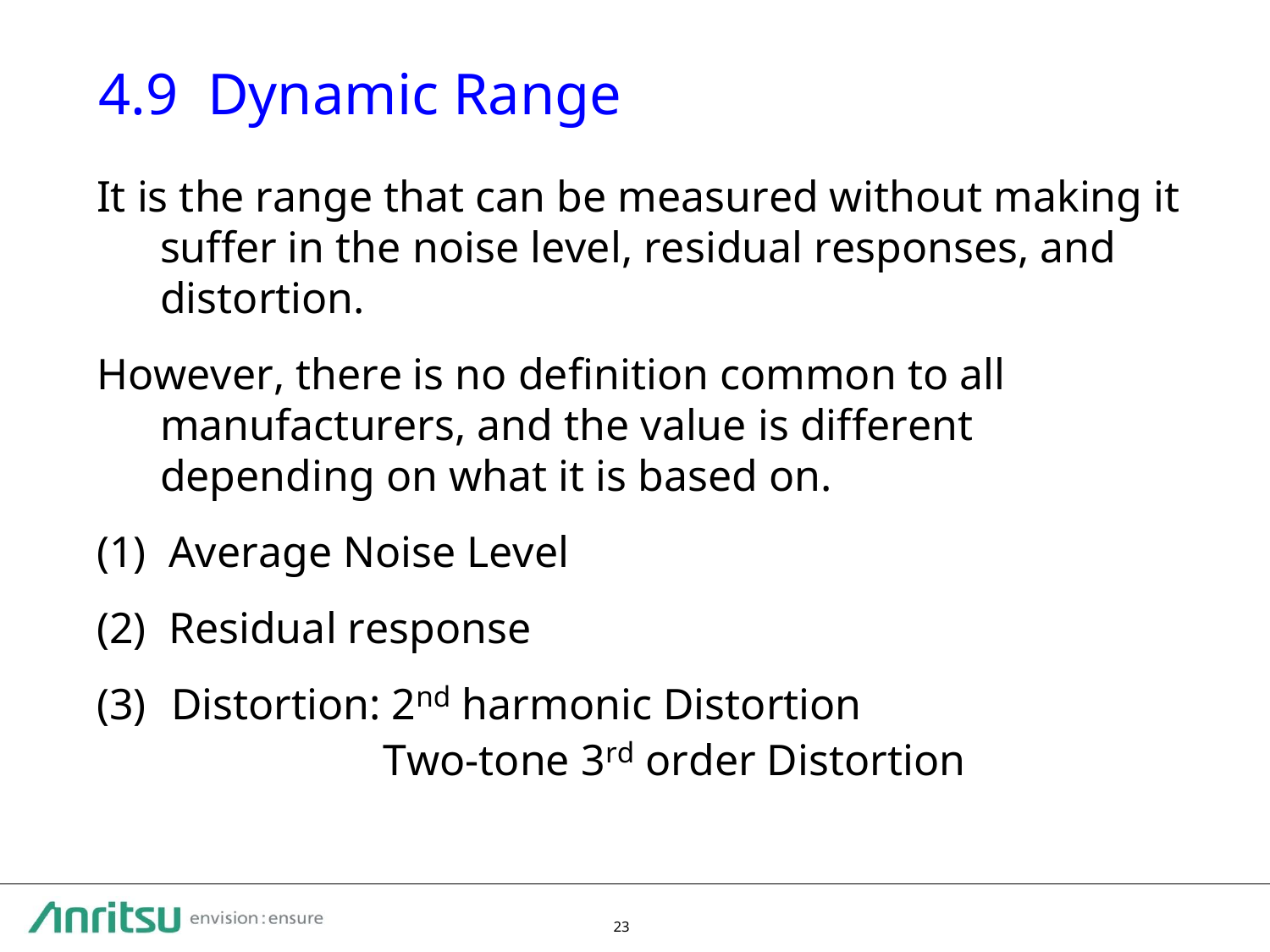## (1) Average Noise Level

For noise generated internally, a key factor is thermal noise and the noise generated from active elements such as transistors and ICs. Therefore, the average noise level becomes the lower limit of the input signal level that can be measured.

The method of stating the average noise level varies according to the manufacturer. For example, it may be stated in the measurement specification, or the value in change per Hz.

Pn (average level) = 10  $log_{10}(kTB)$  + No

k: Boltzmann constant (1.38054 $\times$ 10<sup>-23</sup>J/K), T: Absolute temperature (k), B: IF bandwidth, N $_{\rm 0}$ : Noise figure (active element)

e.g The specification of MS269xA Average Noise Level  $\le$  -155 dBm (f<sub>0</sub>=2 GHz, ATT 0 dB)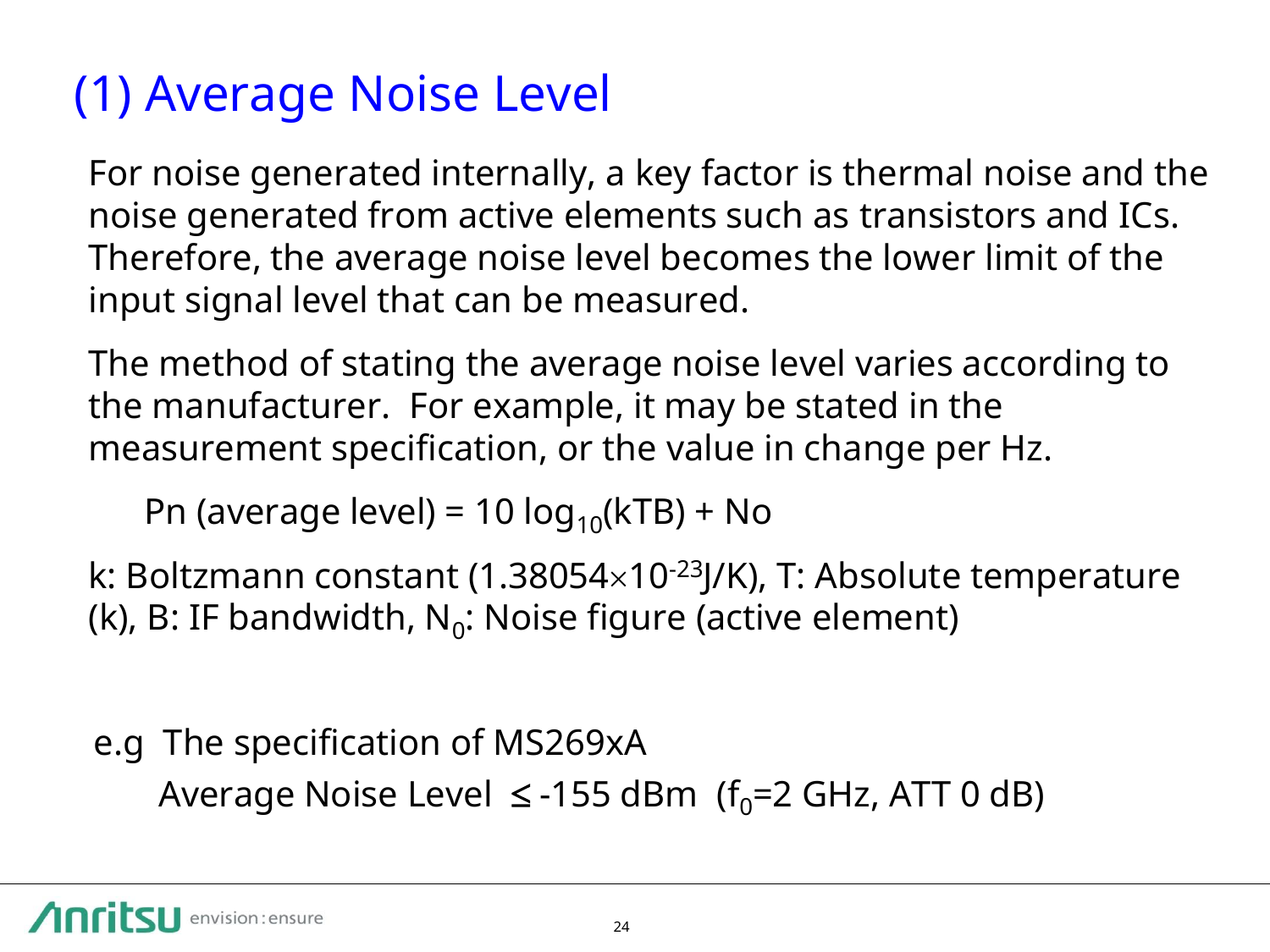### **The average noise level changes with RBW and ATT**

 $Ref$  Level  $-10.00dB$ m

<u>ألوام بوديغي بالمالي الملفوس المعادري المدومين المدادية مسموط بها بالمال المراجعين مدادا</u>

أباره بورابر فسأبطأ وبسارة بالمسارير والمسار أستاذ والمستعمل أنساء والمستعمل **The State Associate** Supply of Center 100.000MHz

 $10dB/$ 

#### Changing RBW Changing ATT



The average noise level changes by 10 dB when ATT value is changed by 10 dB.

**ATT**

DET Pos Peak

Span 1.000MHz

Trace-A

60 dB 50 dB 40 dB 30 dB 20 dB 10 dB

The average noise level increases 10 dB when RBW value is changed from 1 kHz to

10 kHz.

<u>|w#wddflwddyddwddauddwddwdwddyddwddauddwddauddwddaudddwddddddwddauddwddwddwddwddwddauddwddauddwdd</u>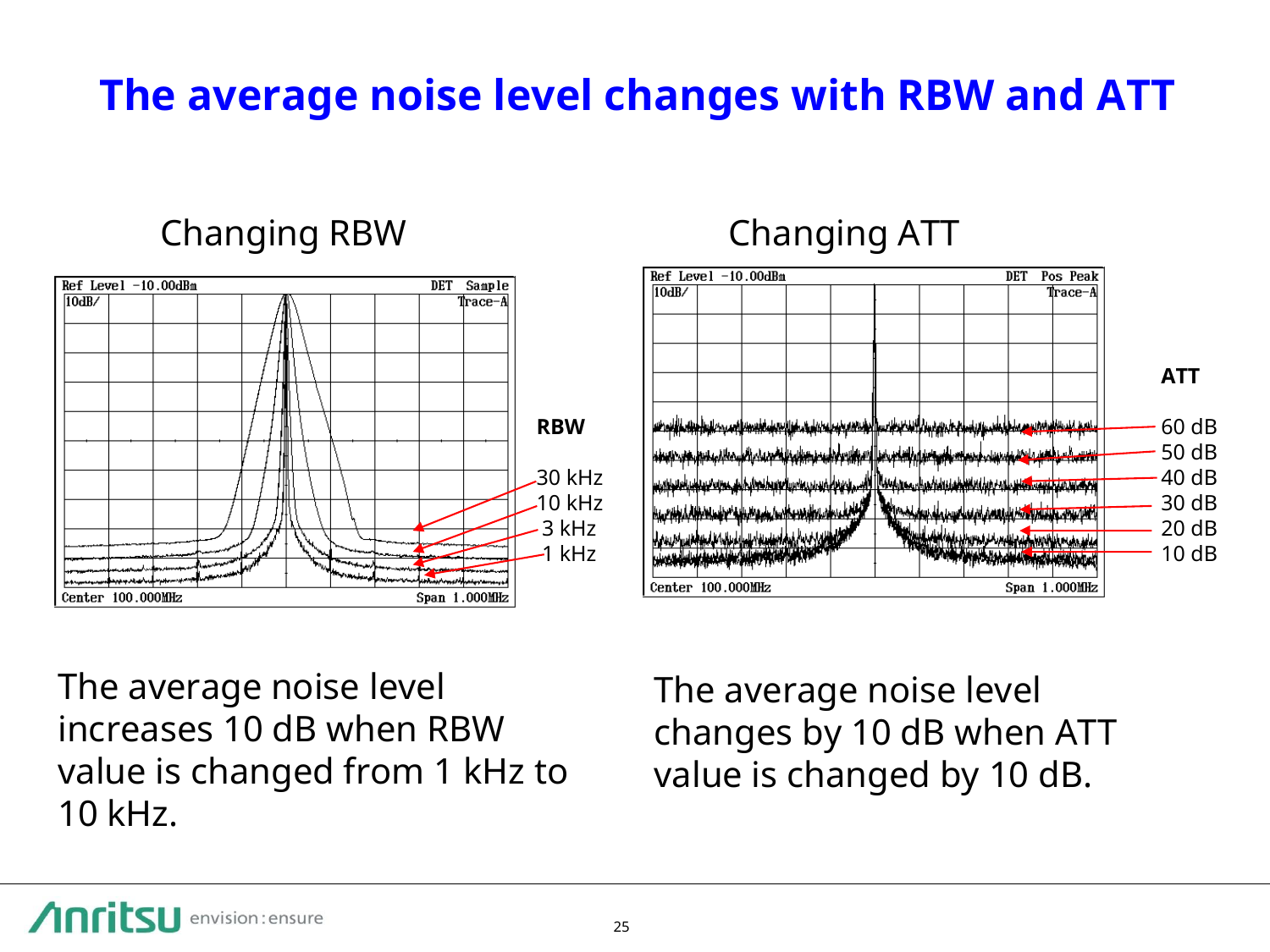## (2) Residual response

Residual response is a phenomenon that appears as an input signal on the screen even though there is no real input signal.

Various local oscillators are used internally in spectrum analyzers. Residual response appears when the basic waveform and the harmonic components are mixed, producing the IF frequency.

Residual responses appear in a specific frequency band, and the average noise level relates to all frequency bands.

e.g The specification of MS269xA

Residual response  $\leq$  -100 dBm (f<sub>0</sub>=2 GHz band)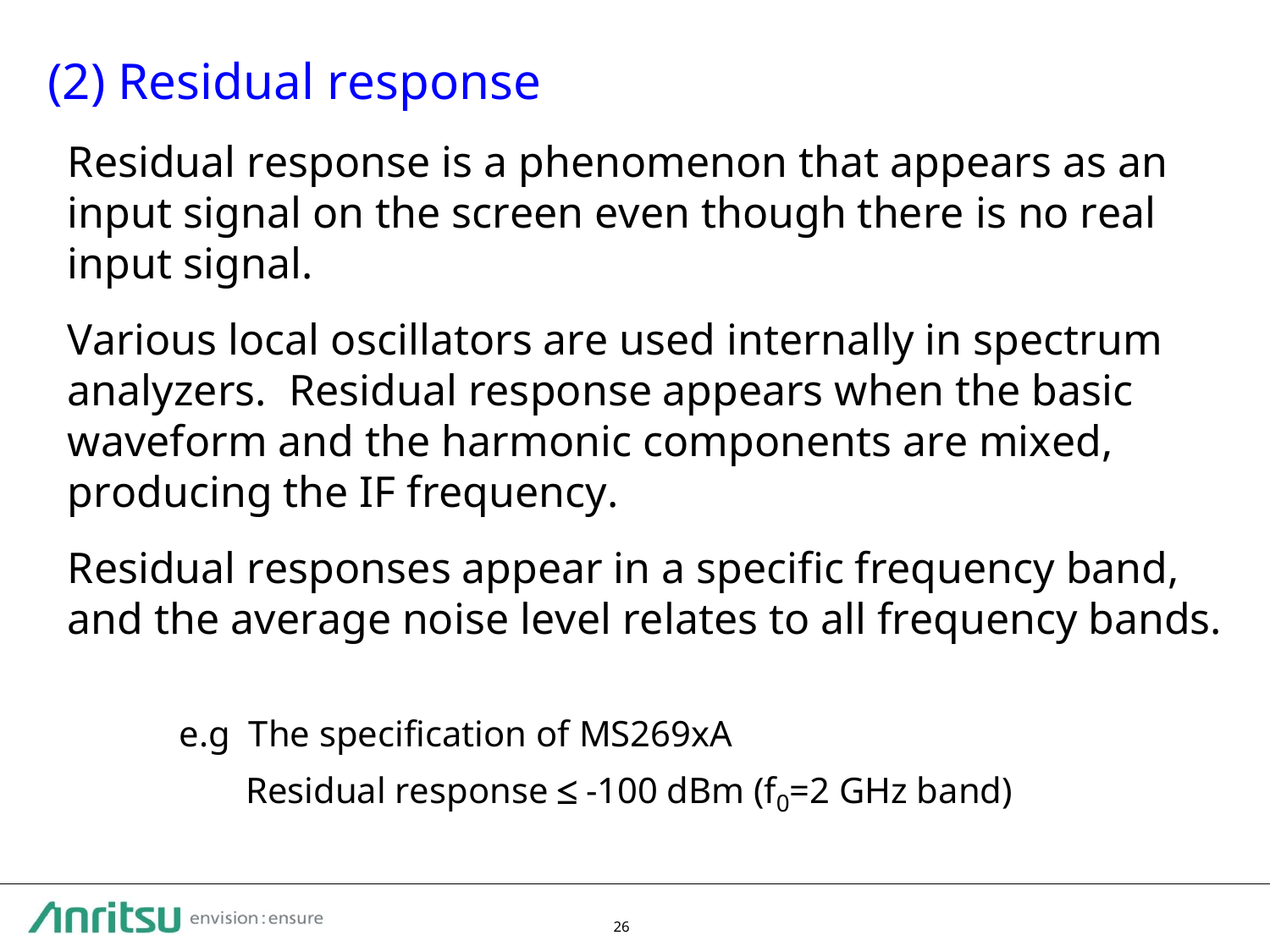## (3) 2nd harmonic Distortion

The 2<sup>nd</sup> harmonic and the 3<sup>rd</sup> harmonic of the input signal occur by the mixer generating distortion when a high level signal is input to the mixer.

e.g The specification of MS269xA

 $2^{nd}$  harmonic distortion  $\leq$  -90 dBc (f<sub>0</sub>=2 GHz, MIX input -10 dBm)



When a basic waveform is enlarged by 10 dB, the 2nd harmonic distortion grows by 20 dB and the 3rd harmonic distortion grows by 30 dB.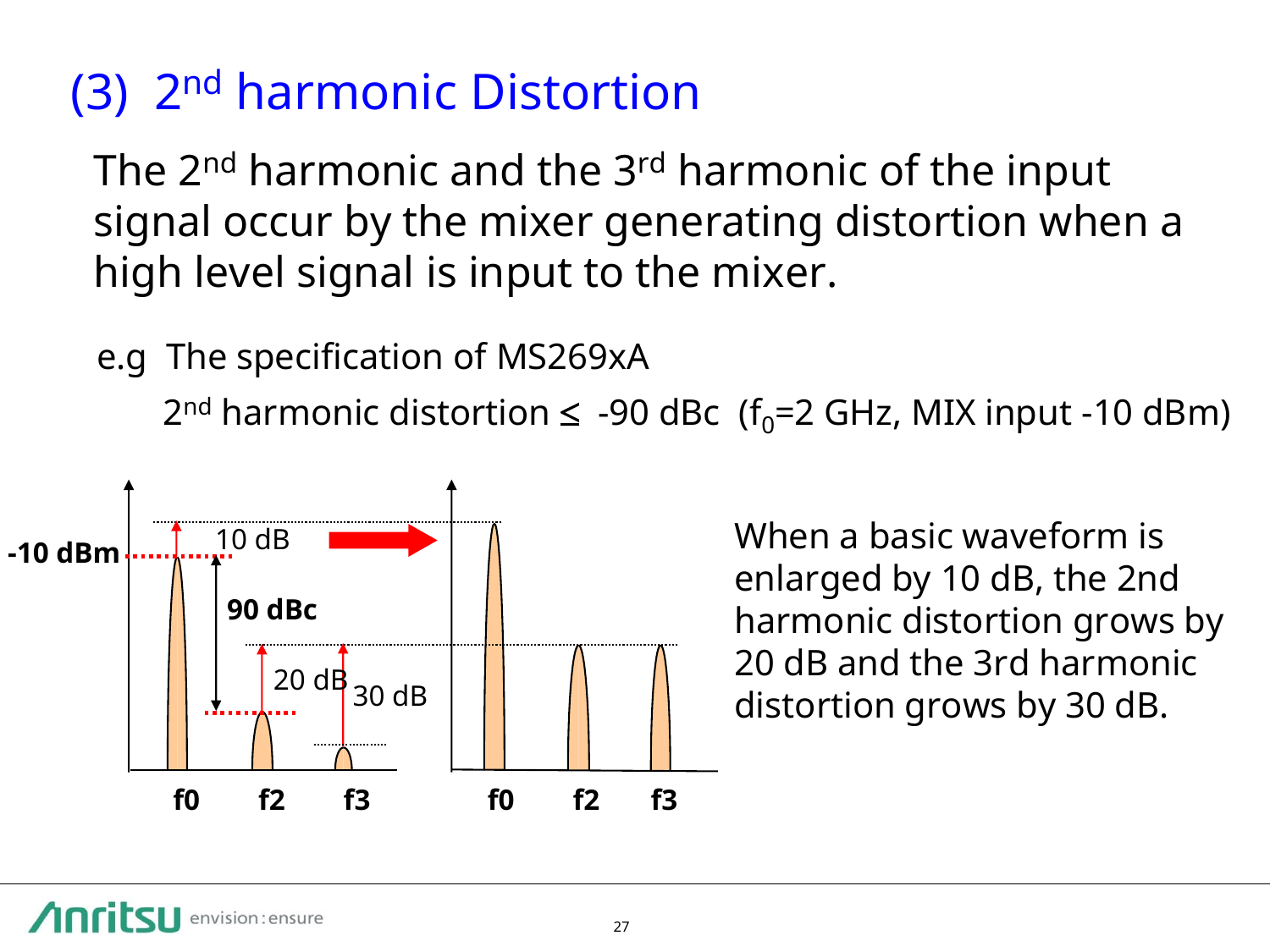#### What is Second Harmonic Intercept point(SHI)?



$$
x + a = 2x + b \rightarrow x = a - b
$$
  
y = 2a - b

#### **For MS269xA**

**1) 2nd harmonic distortion: <-90 dBc (1.5 GHz) Mixer input: -10 dBm**

 They mean that the absolute value of 2 nd harmonic distortion is –100 dBm when Mixer input level is –10 dBm.

 **SHI = 2a – b = 2x(-10) –(-100) = +80 dBm**

**2) 2nd harmonic distortion: <-75 dBc (0.4 to 1.5 GHz) Mixer input: -30 dBm**

 **SHI = 2a – b = 2x(-30) –(-105) = +45 dBm**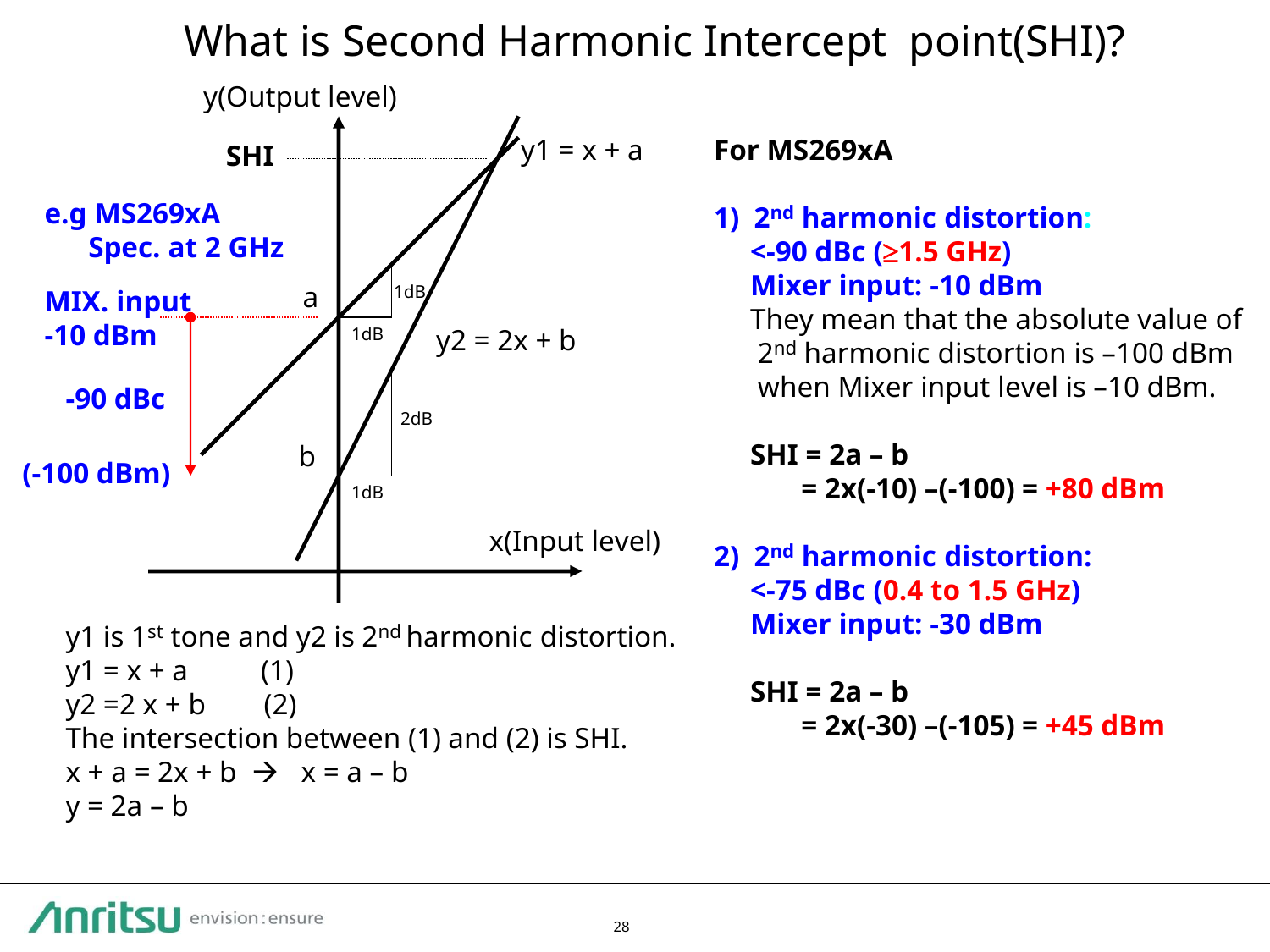## (4) Two-tone 3rd Order Distortion

When two high-level signals with nearby frequencies are input to the mixer, the two signals influence each other.

As a result, a frequency not contained in the input signal appears. These phenomena are called Two-tone 3 rd Order Distortion.



e.g The specification of MS269xA

**−74 dBc** Two-tone 3<sup>rd</sup> order distortion ≤ −74 dBc

 $(f<sub>0</sub>=2 GHz, MIX input -15 dB)$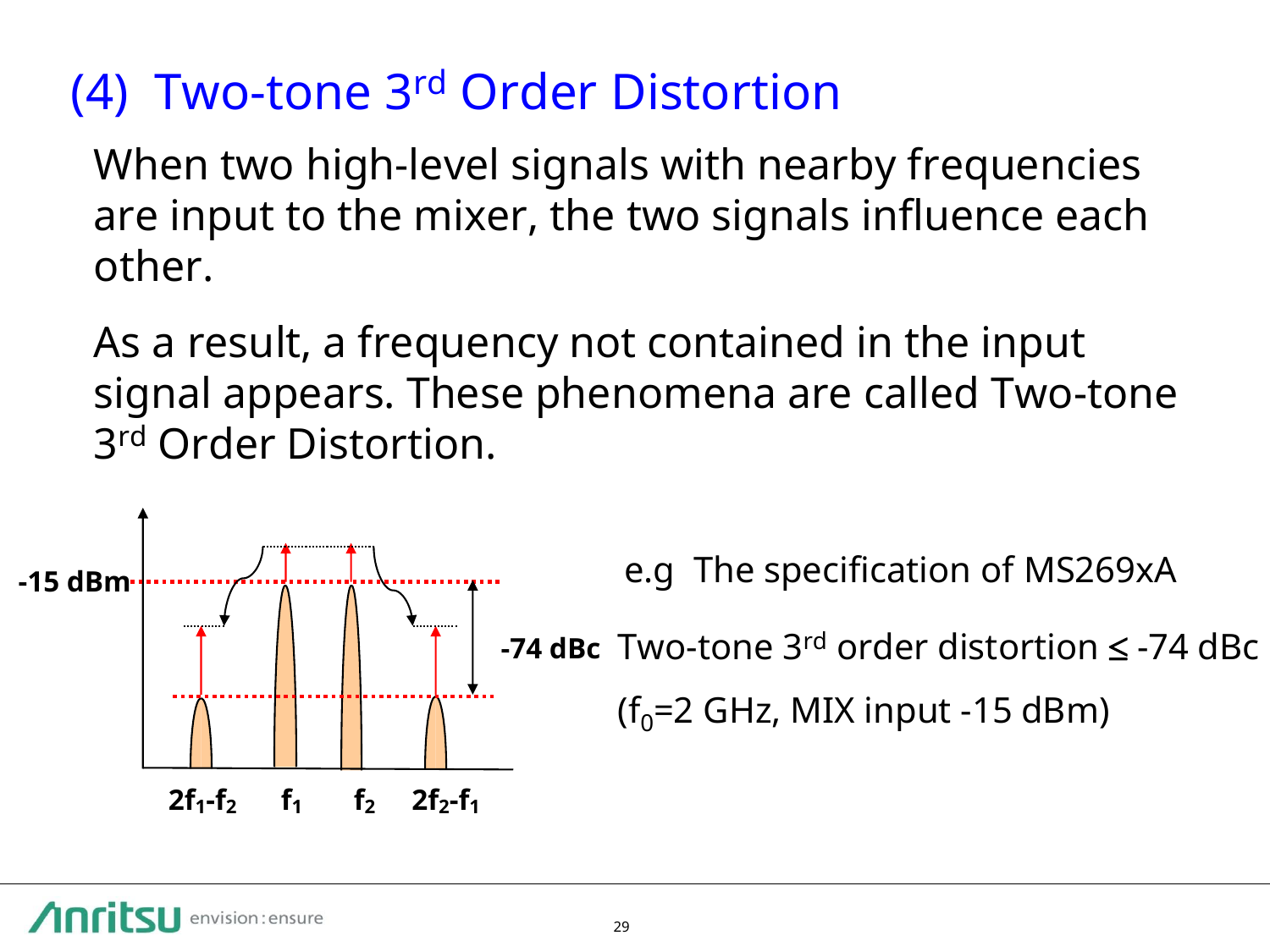#### What is Third Order Intercept point(TOI)?



#### **For MS269xA**

**1) Two-tone 3rd order distortion: <-66 dBc (400 to 700 MHz) Mixer input: -15 dBm** They mean that the absolute value of 3 rd order distortion is –81 dBm when Mixer input level is –15 dBm.  **TOI = (a – b)/2 + a = (-15+81)/2 –15 = +18 dBm**

**2) Two-tone 3rd order distortion: <-74 dBc (0.7 to 4 GHz) Mixer input: -15 dBm**  $TOI = (a - b)/2 + a$  **= (-15+89)/2 –15 = +22 dBm**

**3) Two-tone 3rd order distortion: <-45 dBc (4 to 26.5 GHz) Mixer input: -15 dBm TOI = (a – b)/2 + a = (-15+60)/2 –15 = +7.5 dBm**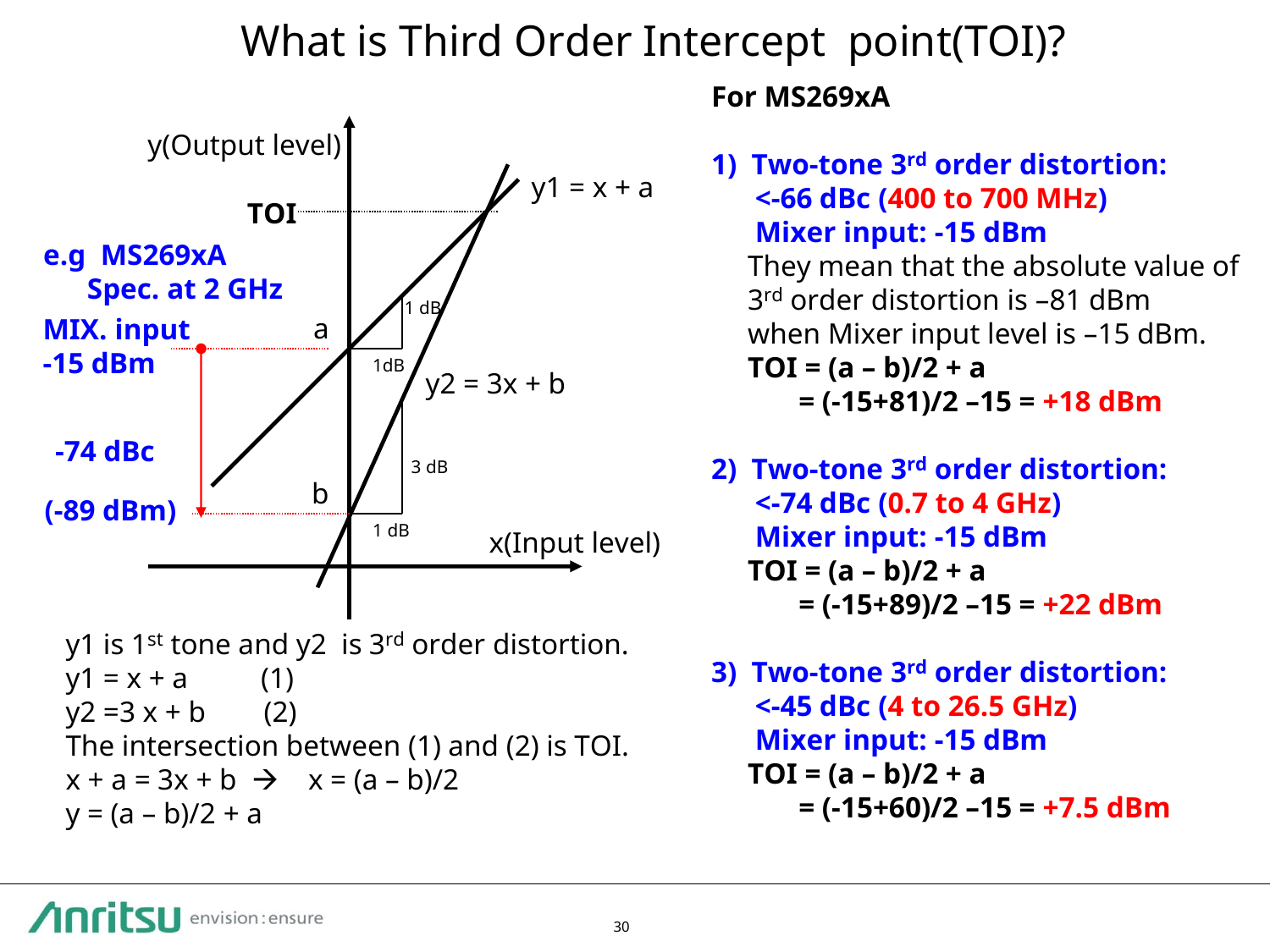## 4.9 Dynamic Range



- e.g Input level is -30 dBm
	- A: Average noise -30 dBm –(-155 dBm) = 125 dB/Hz B: Residual response  $-30$  dBm  $-(-100$  dBm $) = 70$  dB C: 2<sup>nd</sup> harmonic distortion -30 dBm – 90 dBc = -120 dBm

#### **Signal** e.g The specification of MS269xA

#### **A: Average noise**

- $\le$  -155 dBm/Hz  $(f_0=2 \text{ GHz})$
- **B: Residual response**  $\le$  -100 dBm (2 GHz band)

#### **C: 2 nd harmonic distortion**

 $\le$  -90 dBc at MIX input -30 dBm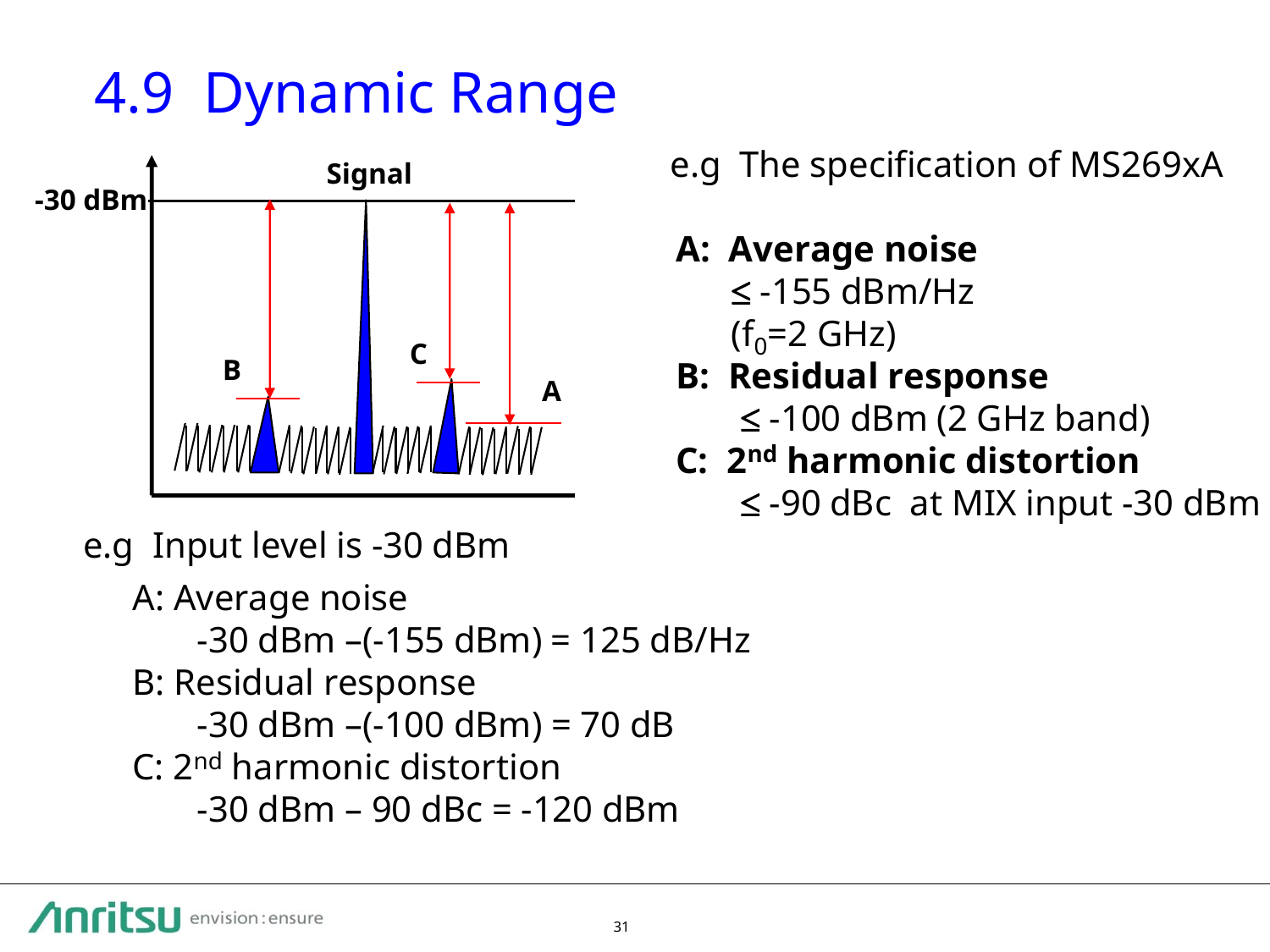# 5. Application Areas

| 1. Mobile<br>communications  | <b>Mobile phones, Wireless LANs</b>                                                                    |
|------------------------------|--------------------------------------------------------------------------------------------------------|
| 2. Devices                   | VCOs, Synthesizers, Mixers, Filters,<br><b>Amplifiers, Antennas</b>                                    |
| 3. Satellite<br>broadcasting | <b>BS, CS, Digital Broadcasting</b>                                                                    |
| 4. CATV                      | <b>CATV, Analog/Digital TV,</b><br><b>Broadcasting, Transmitter</b><br><b>Amplifiers, Distributors</b> |
| <b>5. EMI</b>                | IEC, EN (Europe), FCC (America), JIS<br>(Japan)                                                        |